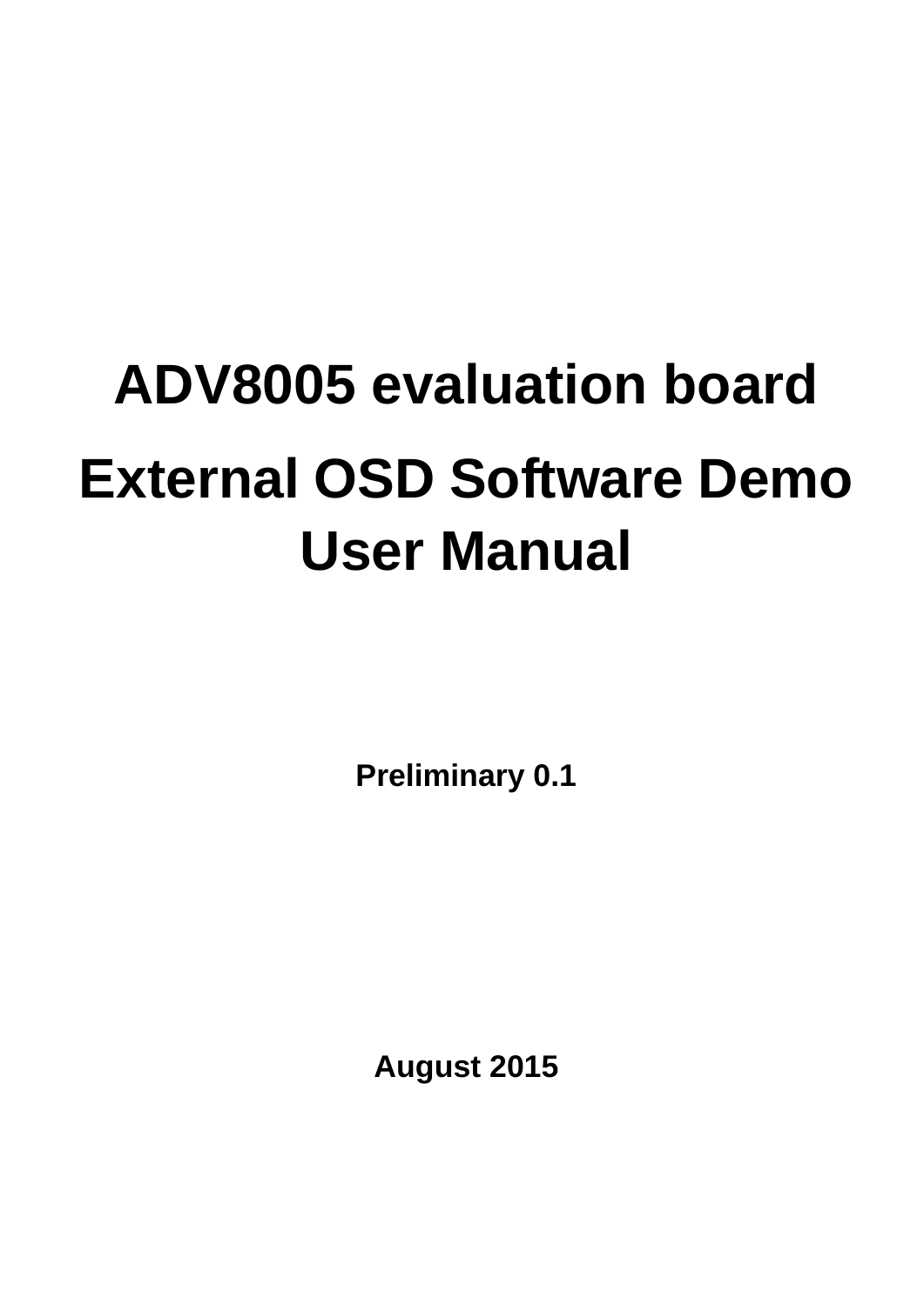## **Revision History**

| Revision | Data      | Remarks         |
|----------|-----------|-----------------|
|          | Aug, 2015 | Initial version |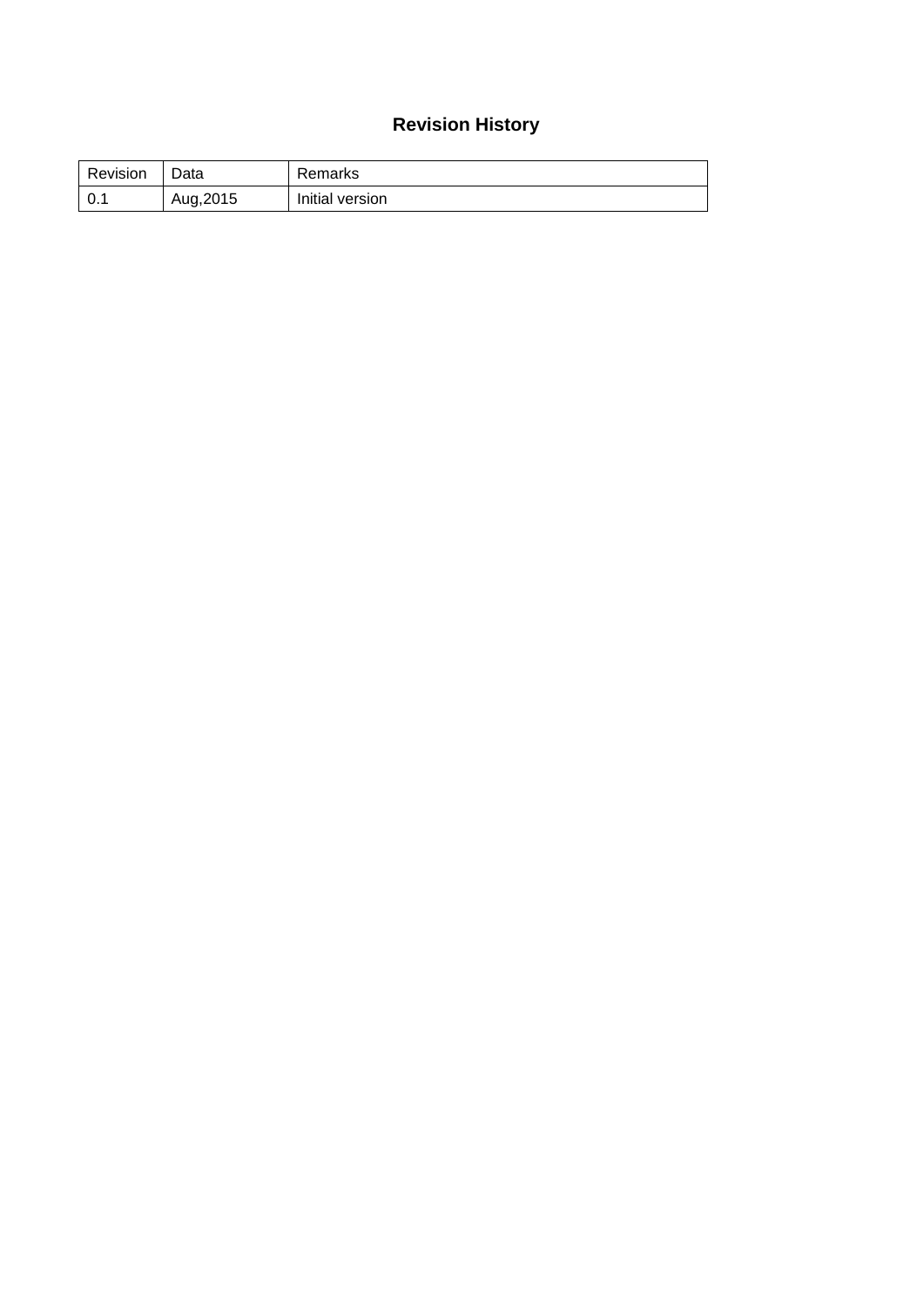# **Table of Contents**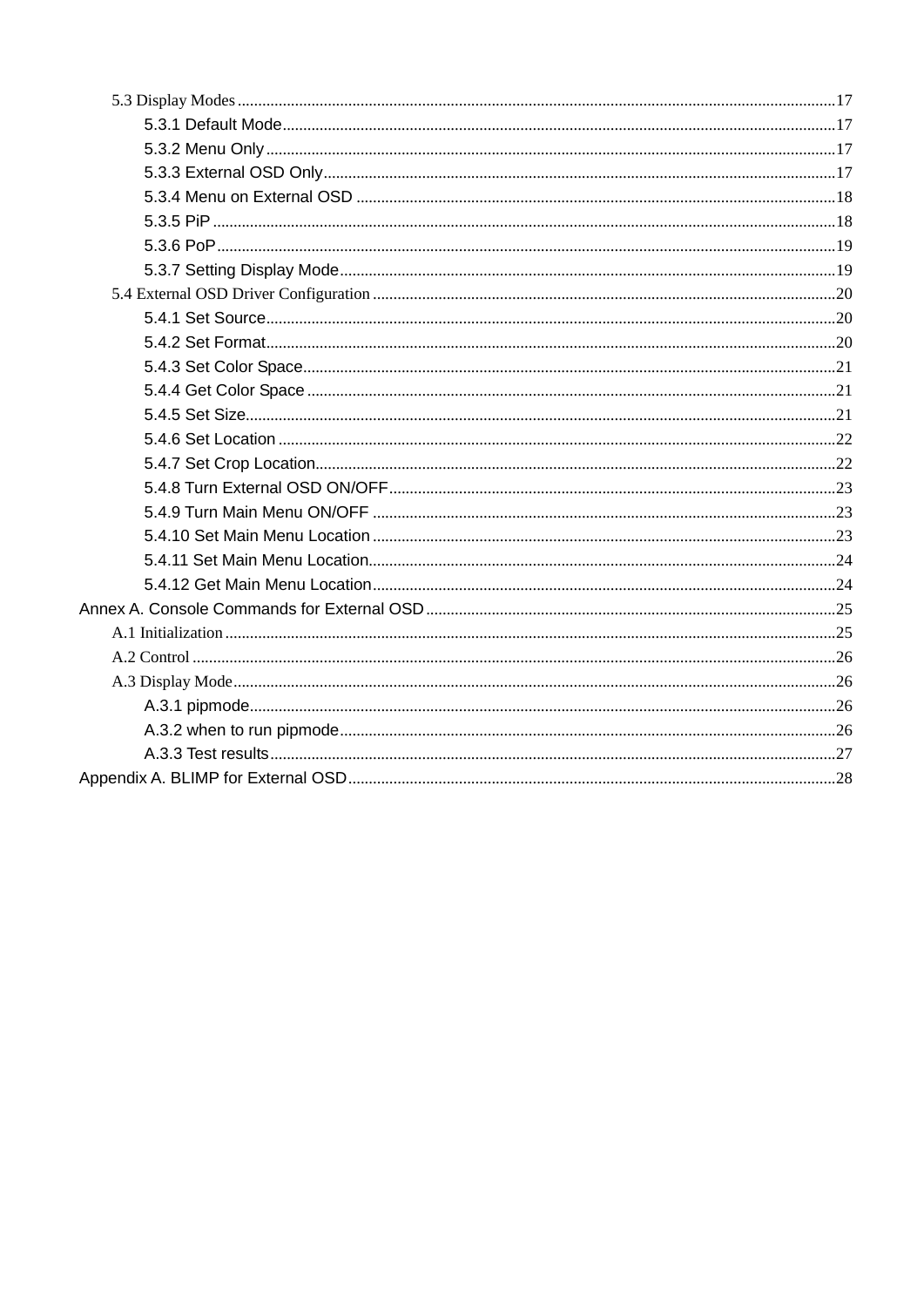# <span id="page-4-0"></span>**1.0 Introduction**

VSP (ADV8003 and ADV8005) provides several choices for inputs, like main TTL, HDMI RX, OSD TTL. These inputs can work at the same time. For instance, main video is from main TTL, while 2nd video from OSD TTL or HDMI RX.

The 2nd video input is usually used for OSD, hereafter we take the 2nd input as external OSD. When the 2nd video is displayed over the main video, we get the result of Picture In Picture (PiP).

## <span id="page-4-1"></span>**1.1 Purpose**

This document describes hardware connection, VSP registers and API functions for VSP to control external OSD.

## <span id="page-4-2"></span>**1.2 Scope**

This document is intended to be used in conjunction with the below documents referenced at <https://ez.analog.com/docs/DOC-10635>

- Blimp\_User\_Manual

-Blimp Framework User Manual

## <span id="page-4-3"></span>**1.3 Limitation**

When using main video and 2nd video together, here are some limitations on current release.

## <span id="page-4-4"></span>**1.3.1 Video Formats**

When to have pip, it is not recommended for main video and 2nd video to be interlaced format (480i, 576i, 1080i)

## <span id="page-4-5"></span>**1.3.2 Color Space on Analog Outputs**

All development is on HDMI TX1 and TX2. Color space conversion for analog outputs (Component, CVBS/S-video) is not implemented in current release.

## <span id="page-4-6"></span>**1.3.3 Main Video in 4K Resolution**

When main video is 4Kx2K resolution, here are some limitations:

| Mode               | Output        |                   |                                                         |
|--------------------|---------------|-------------------|---------------------------------------------------------|
|                    | 4K resolution | non-4K resolution | <b>Note</b>                                             |
| OSD menu only      | OK(1)         | not available (2) | (1) Output 4K is using the same resolution of input 4K. |
|                    |               |                   | (2) SVSP is used for OSD only mode, it cannot do 4K     |
|                    |               |                   | downscaling at the same time.                           |
| 2nd video only     | OK            | OK                | VSP is working on 2nd video, it does not matter if main |
| 2nd video $+$ menu | OK            | OK                | video is 4K or not.                                     |
| <b>PiP</b>         | OK(3)         | not available (4) | (3) Output 4K is using the same resolution of input 4K. |
|                    |               |                   | (4) SVSP is used to save 2nd video to OSD buffer, it    |
|                    |               |                   | cannot do 4K downscaling at the same time.              |
| PoP                | <b>Not</b>    | OK.               | (5) POP cannot support 4K main video. Because           |
|                    | available(5)  |                   | SVSP is required for 4K downscaling, while              |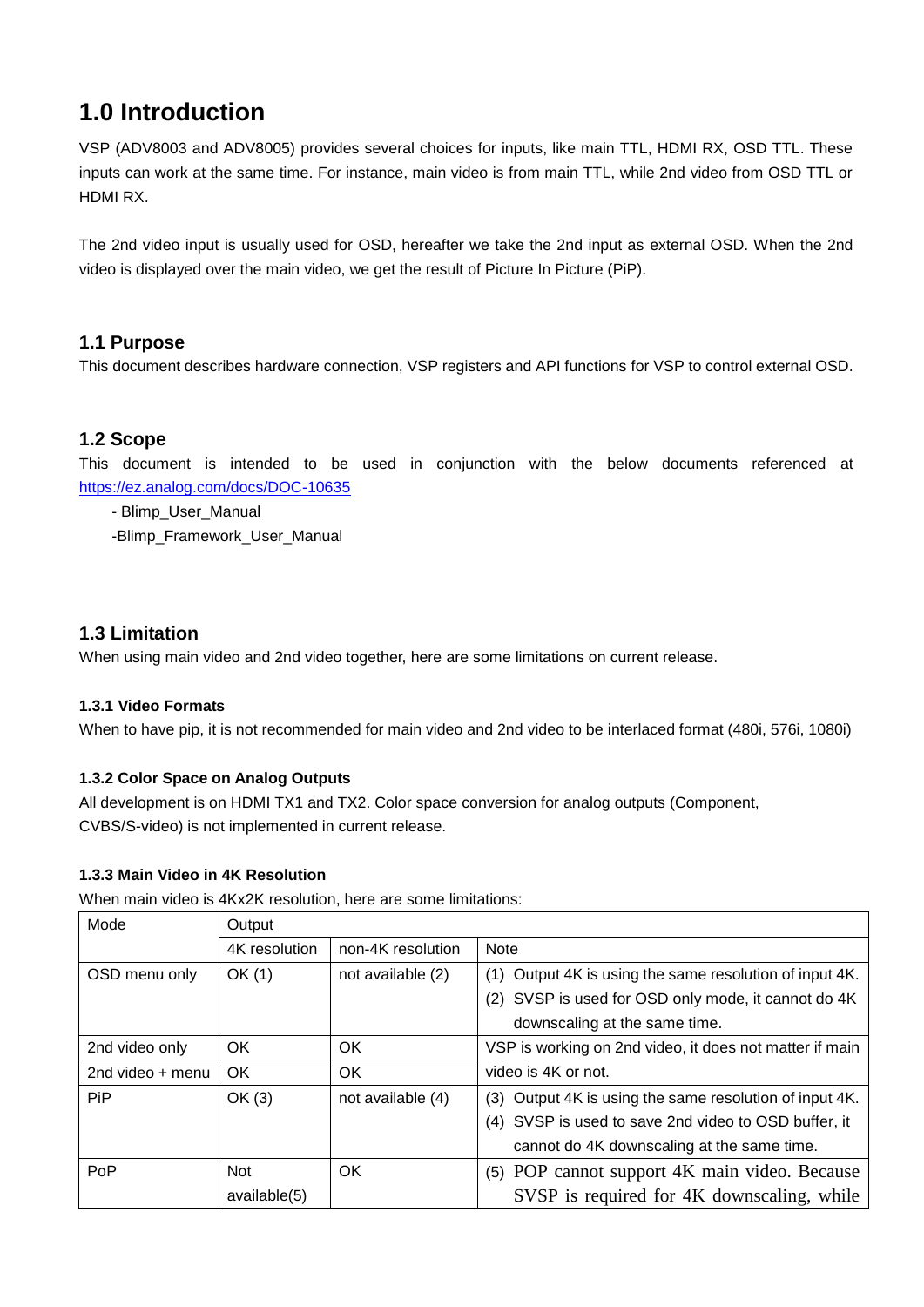| SVSP is used for 2nd video in POP. There is |
|---------------------------------------------|
| no resource to support 4K.                  |

## <span id="page-5-0"></span>**2.0 Hardware Overview**

There are two VSP platforms, EVAL-ADV8003 EBZ for 8003 and EVAL-ADV8005 EBZ for 8005.

EVAL-ADV800 and ADV8005 EBZ platform has all inputs, main TTL, HDMI Rx and OSD TTL. HDMI Rx and main TTL for external OSD are developed on this platform.

## <span id="page-5-1"></span>**2.1 OSD TTL**

Here are the signals connections on using OSD TTL as the source for external OSD.



## <span id="page-5-2"></span>**2.2 HDMI RX**

.

HDMI RX connection is using TMDS interface for external OSD.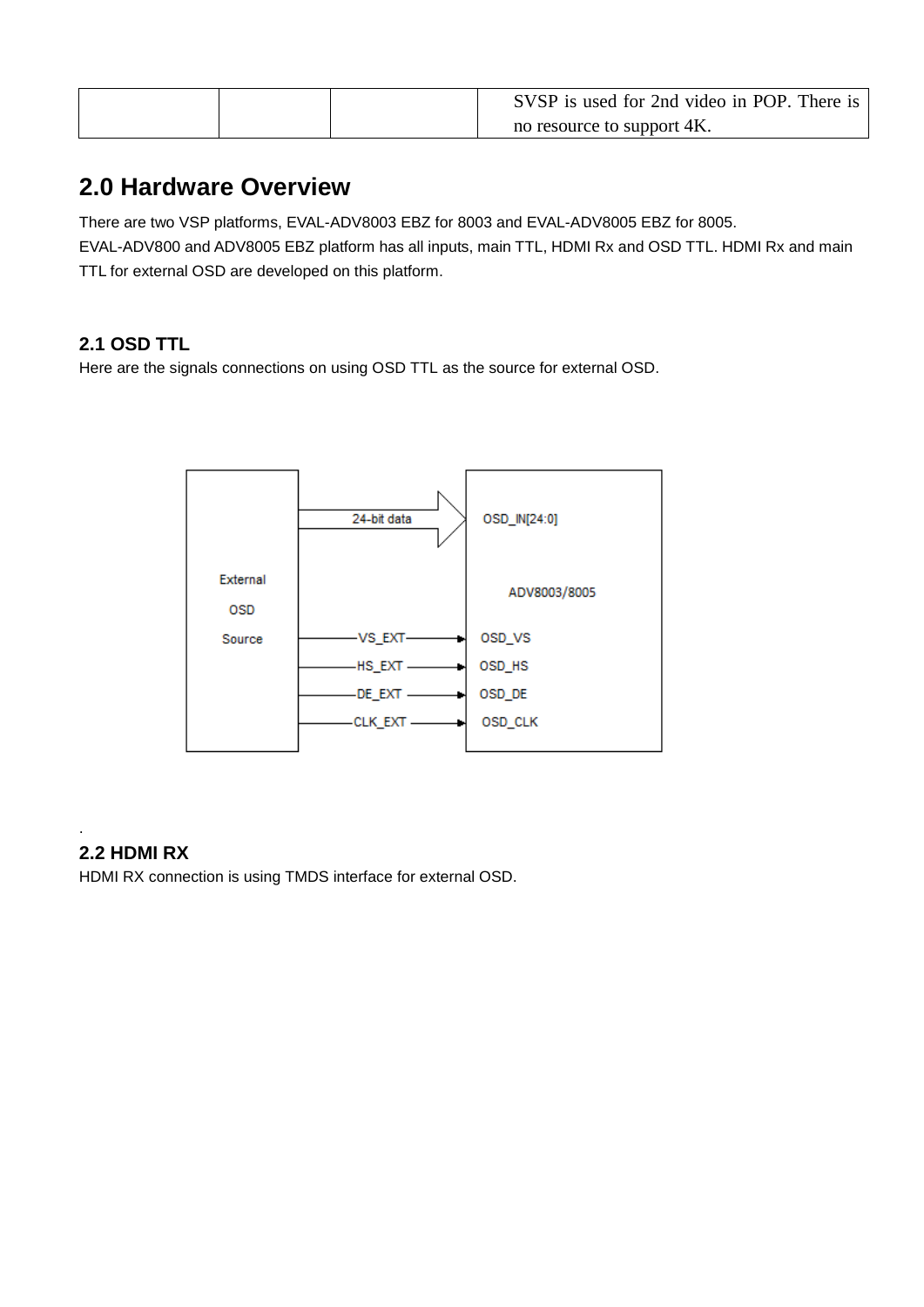

## <span id="page-6-0"></span>**2.3 Main TTL**

Main TTL takes 36-bit data bus for external OSD.

<span id="page-6-1"></span>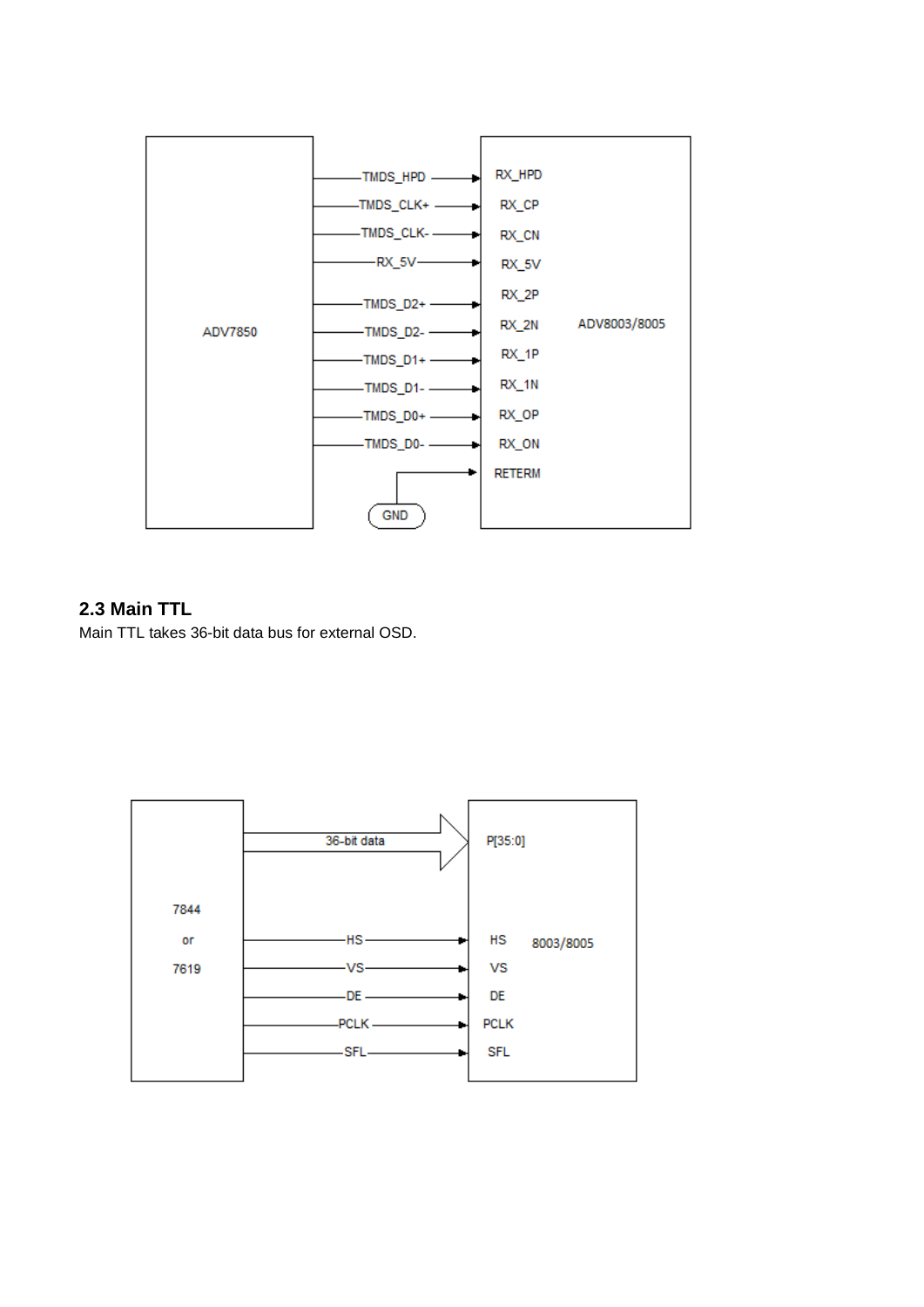# **3.0 Software Configuration**

There are some major ADV8003/8005 registers to control the external OSD input, format, color space, etc.

## <span id="page-7-0"></span>**3.1 Input Selection**

Each module, OSD, or VSP, or TX, or Encoder has its own registers to select input channel.

| Register | <b>Bits</b> | <b>Function</b>   |      | Values and Description                | Meaning                |
|----------|-------------|-------------------|------|---------------------------------------|------------------------|
| [0X1A05] | Bits3:0     | PVSP_INP_SEL[3:0] | 0x00 | From Primary Input Channel            | This signal is used to |
|          |             |                   | 0x01 | From Internal OSD Blend 1             | select the video Sour  |
|          |             |                   | 0x02 | From Secondary Input Channel          | for the Main VSP       |
|          |             |                   | 0x03 | From RX input)                        |                        |
|          |             |                   | 0x04 | From Secondary VSP                    |                        |
|          |             |                   | 0x05 | From Horizontal Prescaler             |                        |
|          | Bits7:4     | SVSP_INP_SEL[3:0] | 0x00 | From Primary Input Channel            | This Signal is used to |
|          |             |                   | 0x01 | From Internal OSD Blend 1             | select the video Sour  |
|          |             |                   | 0x02 | <b>From Primary VSP</b>               | for the Secondary VS   |
|          |             |                   | 0x03 | From Internal OSD(OSD only, No Blend) |                        |
|          |             |                   | 0x04 | From Secondary Input Channel          |                        |
|          |             |                   | 0x05 | From RX Input                         |                        |
|          |             |                   | 0x06 | <b>From Horizontal Prescaler</b>      |                        |

ADV8003 and ADV8005 take OSD TTL as a normal input as main TTL or HDMI RX. Each module (OSD, VSP, Encoder and TX) could select main TTL or HDMI RX or OSD TTL freely.

## <span id="page-7-1"></span>**3.2 External OSD Source**

ADV800X (ADV8003 and ADV8005) use different registers to select the hardware inputs for external OSD.

Be noted that section "Input Selection" provides the capability for each module to use OSD TTL channel, they are controlled by 8003/8005 IIC registers [0x1A02]..[0x1A06]. The OSD TTL channel is a logic map of hardware pins controlled by "External OSD Source".

The External OSD Source must be connected to either main TTL input pins, or the OSD TTL input pins, or TMDS receiver input pins using s\_inp\_sel[1:0] ([0x1A07] bit3:2).

External OSD Source controls the action like saving to DDR memory. These actions are run in BLIMP and OSD driver.

## <span id="page-7-2"></span>**3.2.1 Main Video Input Selection**

Main Video Source is selected by p\_inp\_sel, defined at [0x1A07] bit1:0 in ADV8003 and ADV8005  $p_{inp}$  sel = 00: TTL Video (from main TTL)

- = 01: TTL OSD Video (from OSD TTL)
- = 10: 48 bit TTL input for 3GHz Interleaved TTL
- $= 11$ : reserved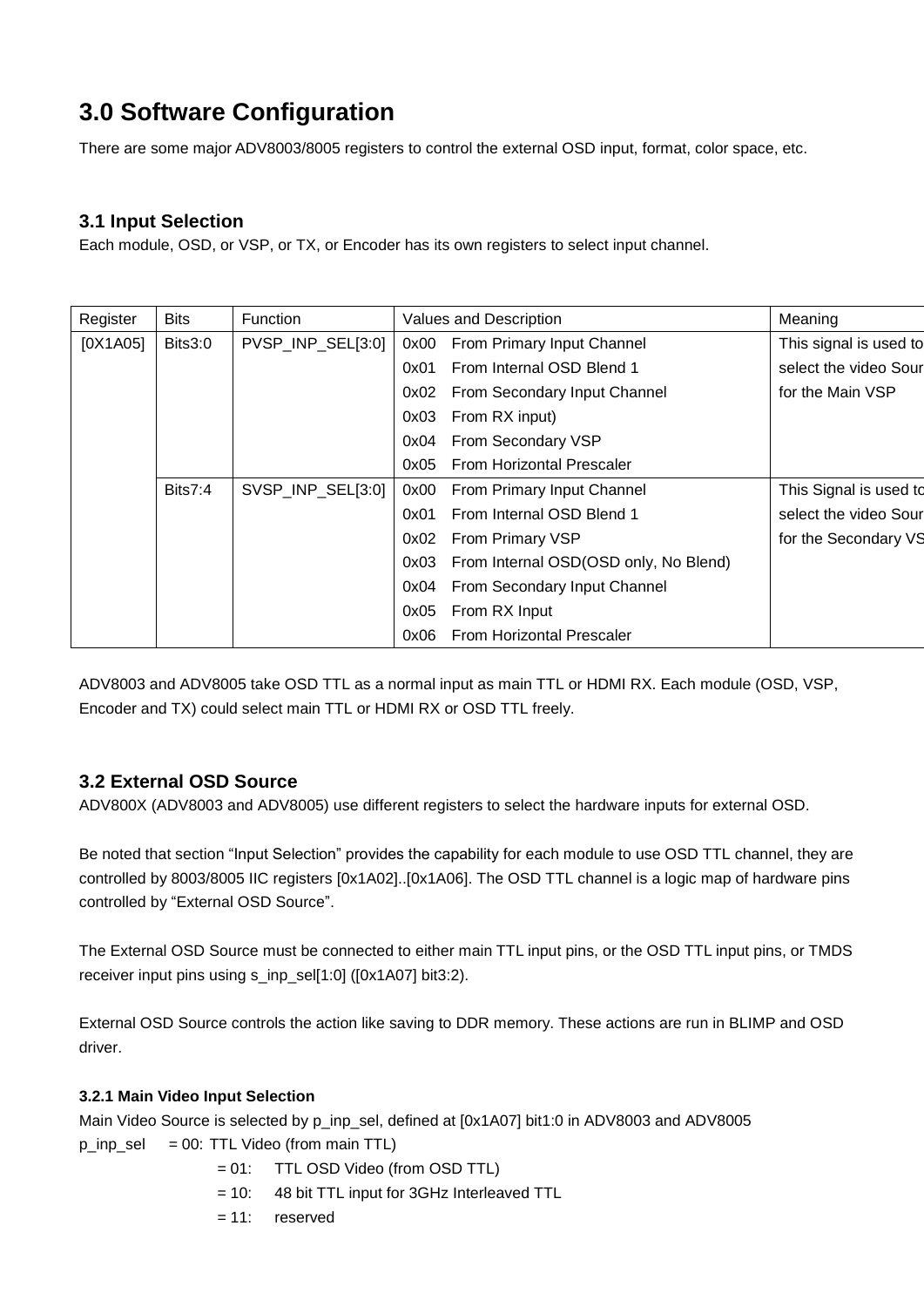## <span id="page-8-0"></span>**3.2.2 Secondary Video Input Selection**

External OSD source is selected by s\_inp\_sel, defined at [0x1A07] bit3:2 in ADV8003 and ADV8005

s inp  $sel = 00$ : TTL Video (from main TTL)

- = 01: TTL OSD Video (from OSD TTL)
- $= 10$ : Rx Video (from HDMI RX)
- $= 11$ : reserved

## <span id="page-8-1"></span>**3.3 Data Format**

Correct data format on the data bus must be configured for external OSD

## <span id="page-8-2"></span>**3.3.1 ADV800X**

Different formats could be configured in ADV8003 or ADV8005 for different external OSD source. Default settings are:

| extOSD Source  | <b>Format Register</b> | Default Value | Meaning                                             |
|----------------|------------------------|---------------|-----------------------------------------------------|
| main TTL       | [1B48]                 | 0x08          | vid_swap_bus_ctrl = 0: $D[35:24] D[23:12] D[11:0]$  |
|                |                        |               | vid_format_sel = $8: 3x12$ bit 4:4:4                |
| <b>OSD TTL</b> | [1B68]                 | 0x0C          | extosd_swap_bus_ctrl = 0: $D[23:16] D[15:8] D[7:0]$ |
|                |                        |               | extosd_format_sel = $0x0C$ : 3x8 bit 4:4:4          |
| <b>HDMI RX</b> | [1B88]                 | 0x08          | rx_swap_bus_ctrl = 0: $D[35:24] D[23:12] D[11:0]$   |
|                |                        |               | rx format sel = $8: 3x12$ bit 4:4:4                 |

## <span id="page-8-3"></span>**3.4 Color Space**

Both RGB and YCbCr 4:4:4 input are supported by external OSD. A color space converter (CSC) is required when input is YCbCr.

## <span id="page-8-4"></span>**3.4.1 ADV800X**

Each input, main TTL, HDMI RX, and OSD TTL, has its own IIC registers for color space converter in ADV8003 and ADV8005.

| extOSD Source   Color Register |                     | Enable      | Default Setting                           |
|--------------------------------|---------------------|-------------|-------------------------------------------|
| main TTL                       | $[1B30]$ . $[1B47]$ | [1B30] bit7 | vid_csc_enabled = $0$ : csc disabled      |
| <b>OSD TTL</b>                 | $[1B50]$ . $[1B67]$ | [1B50] bit7 | $extosd_csc_{enabled} = 0$ : csc disabled |
| HDMI RX                        | $[1B70]$ . [1B87]   | [1B70] bit7 | $rx\_csc\_enabeled = 0$ : csc disabled    |

IIC CSC registers are usually used when the input is for main video.

When using 7850 or 7619 to receive the external OSD, 7850 or 7619 auto Color Space Conversion is enabled, and RGB is the default output. CSC in 8003 is not required.

## <span id="page-8-5"></span>**3.4.2 SPI Configuration**

There is an OSD color space converter by SPI interface:

ADIAPI\_OsdCsAdjust (BOOL CsRgb, UCHAR Range)

Usually this SPI command is used to adjust OSD menu color space.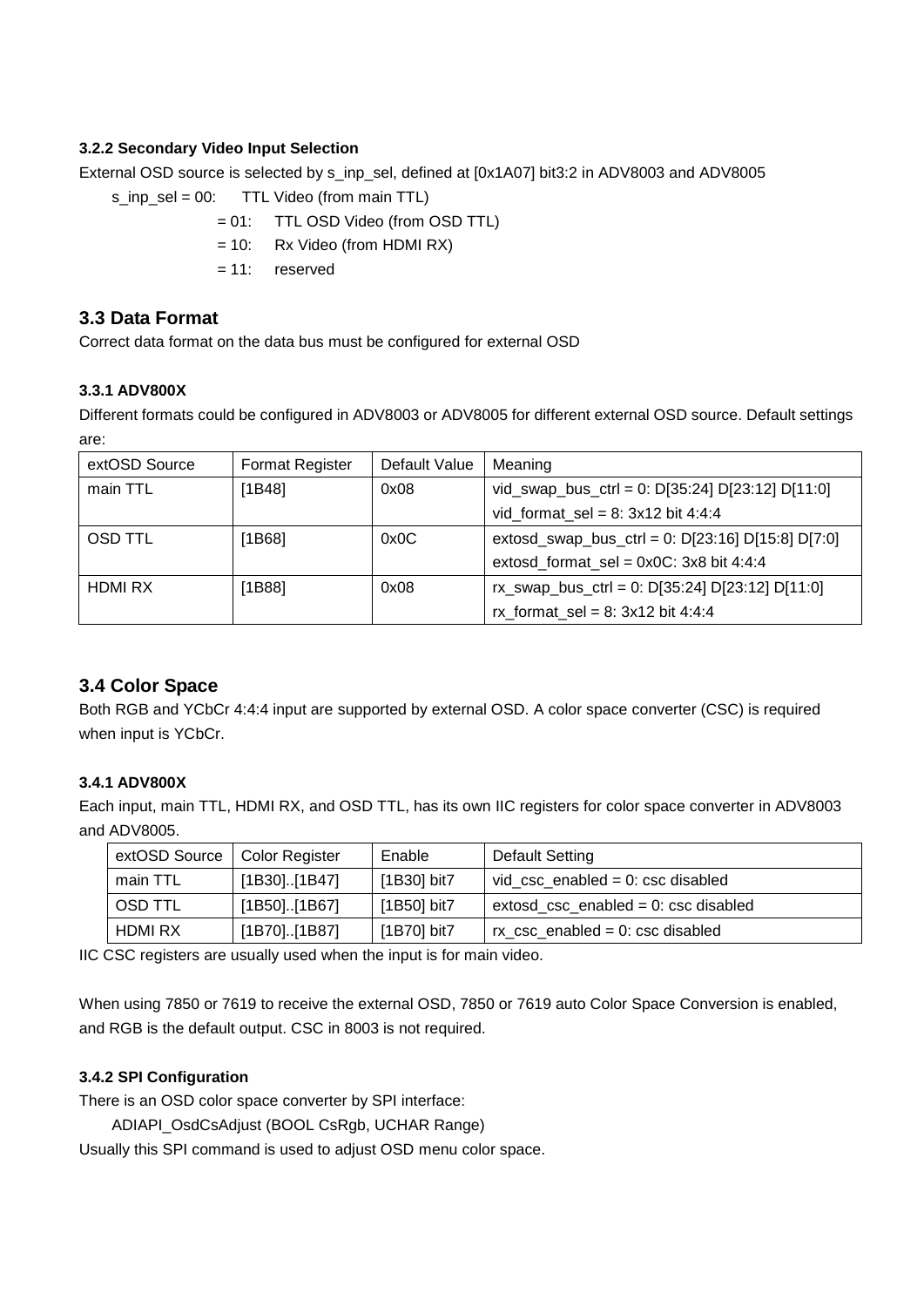## <span id="page-9-0"></span>**3.5 Clock**

ADV8003 and ADV8005 have the same registers to select clock for external OSD.

| Register | <b>Bits</b> | Definition                  | <b>Bits</b> | Meaning                               | Register |
|----------|-------------|-----------------------------|-------------|---------------------------------------|----------|
|          |             |                             | Value       |                                       | Value    |
| [0x1A15] | bit2        | vsp_3d_in_clk_sel_man_en    |             | Manual mode selection for PVSP clk in | 0x02     |
|          | bit3        | vsp_2d_in_clk_sel_man_en    |             | Manual mode selection for SVSP clk in | 0x08     |
| [0x1A19] | bit7:4      | vsp_2d_in_clk_sel_main[3:0] | 1001        | Clock from External OSD to SVSP       | 0x90     |
| [0x1A24] | bit4        | osd_hs_vs_mode              |             | Use external HS/VS/DE Syncs           | 0x10     |

## <span id="page-9-1"></span>**3.6 Saving External OSD to Memory**

By default, external OSD is saved to OSD memory at 480P (720x480@60), taking part of internal OSD memory.

When external OSD is other resolution than 480P, external OSD could goto SVSP at first for downscaling or upscaling to 480P. SVSP has a feature to save its output to the OSD memory (taking part of internal OSD memory). This is done by bit svsp\_osd\_mode\_en, it is [0xE611] bit2.

ADV8003 gives definition:

svsp\_osd\_mode\_en = 1: VIM works in EXOSD mode

When  $[0xE611]=0x04$ , hardware controls by not saving external OSD to memory, and saving SVSP output to memory.

Resolutions other than 480P could be used to save external OSD, refer to Annex B.1 for configurations.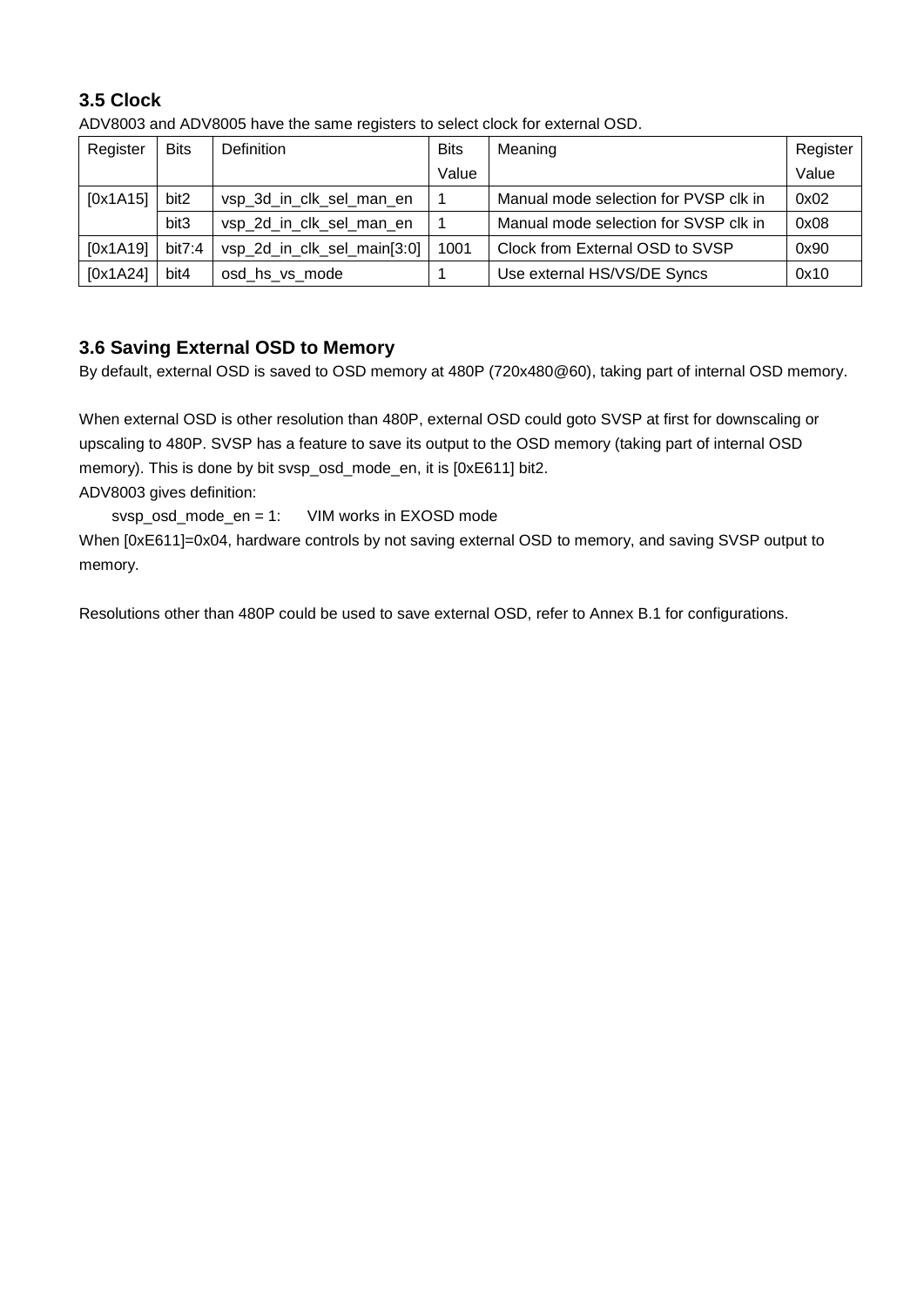# <span id="page-10-0"></span>**4.0 Display Modes**

When getting two video inputs at the same time, there are several display mode:

- 1. Main video or main video with OSD menu (default mode)
- 2. OSD menu only
- 3. 2nd video only (external OSD only)
- 4. 2nd video with menu (external OSD and OSD menu, no main video)
- 5. Main video, 2nd video and OSD menu (all inputs), 2nd video inside main video (PiP)
- 6. Main video, 2nd video and OSD menu (all inputs), 2nd video outside main video (PoP)

## <span id="page-10-1"></span>**4.1 Main Video with OSD Menu**

This is the default display mode. Video goes like:



Note: 1) OSD timing is on main video.

2) External OSD is not supported in this mode.

## <span id="page-10-2"></span>**4.2 OSD Menu Only**

SVSP has a feature to get OSD only, it is done by:

vsp2d\_inp\_sel[3:0] = 0011 ([0x1A05] bit7:4 = 0011) for SVSP from OSD (OSD only, no blend).





Note: VSP generate the timing 1080P for external OSD. The main video could be any format or free run.

## <span id="page-10-3"></span>**4.3 External OSD Only**

Suppose external OSD comes from the 2nd input, it could be handled like the main input.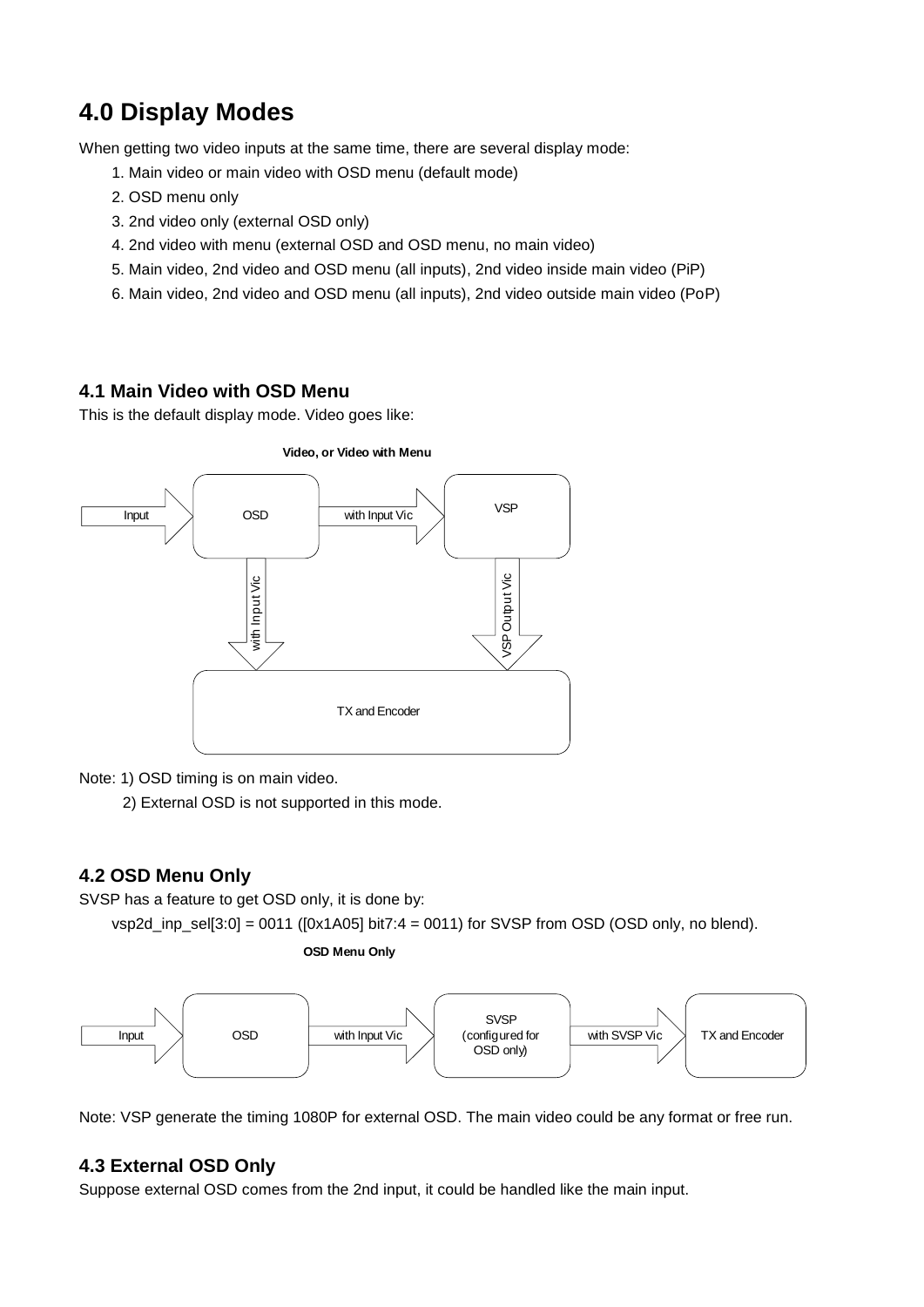



Note: Main input and OSD menu are hidden in this mode, no need to set OSD resolution

## <span id="page-11-0"></span>**4.4 Menu over External OSD**

When to display menu over extOSD, extOSD should be used as video input.

#### **OSD menu over External OSD**



Note: 1) Main input is not used in this mode.

2) OSD timing is depending on 2nd video

## <span id="page-11-1"></span>**4.5 PiP with Menu**

It is possible to display main input, 2nd input and OSD menu together.



Note: OSD timing is on main video input

Main and 2nd Input generates PiP. OSD menu is placed over the PiP.

The 2nd input and OSD menu could be turned on/off separately to get combinations:

- \* Menu and ExtOSD over Main Video
- \* Menu over Main Video
- \* ExtOSD over Main Video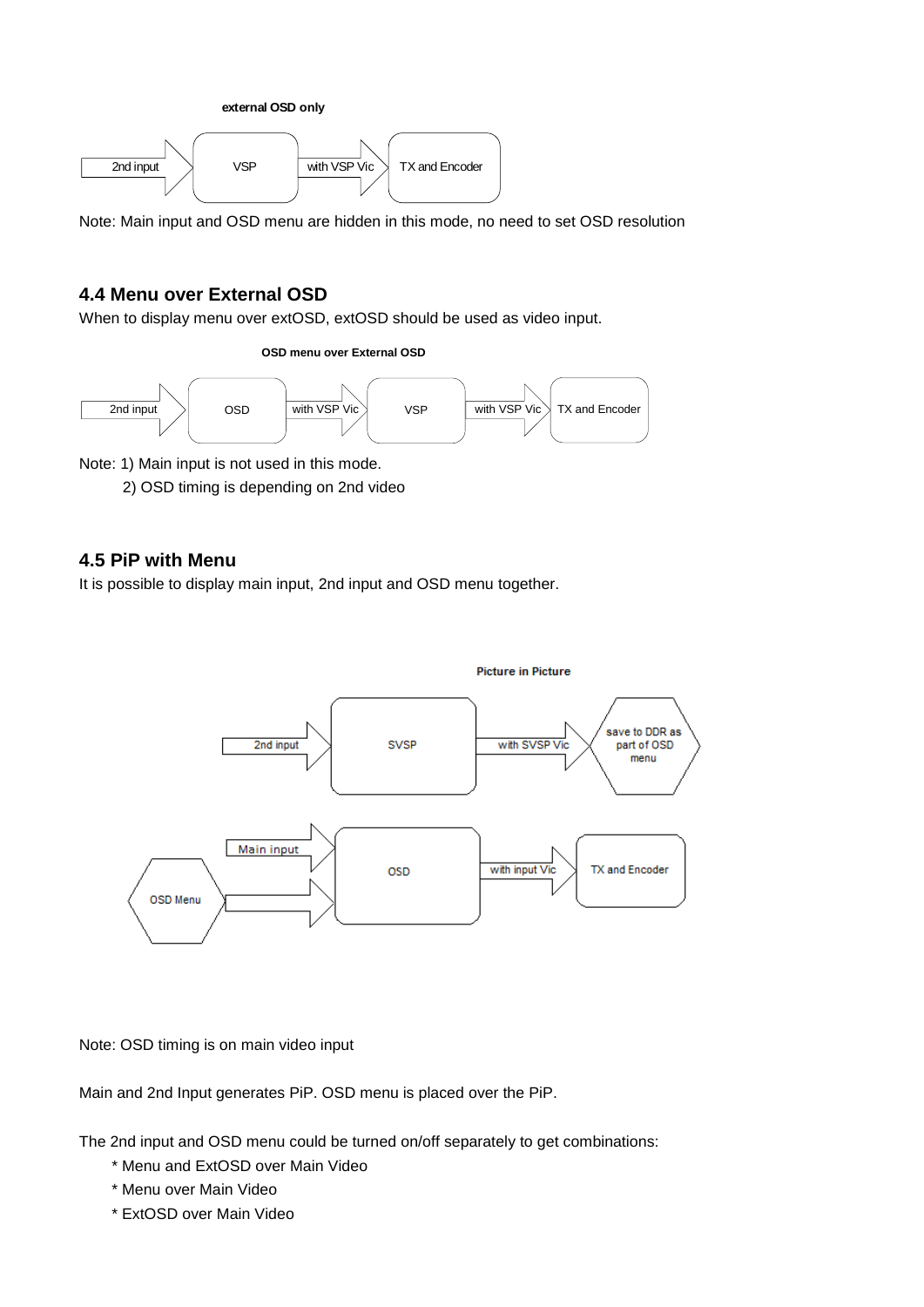## <span id="page-12-0"></span>**4.6 PoP with Menu**

It is possible to display the 2nd input outside the main input with OSD menu together. Example below is using 1080P for main picture (PVSP) resolution and QVGA for small picture (SVSP) resolution.



Note: OSD timing is on PVSP output

Here SVSP, PVSP and OSD module are configured by using fixed resolution for demo purpose:

- SVSP output QVGA (320x240) for 2nd video not to take much space in the screen;
- QVGA is for small picture at bottom-left corner;
- As OSD takes PVSP as source, OSD should use PVSP output VIC to set its resolution;
- PVSP album configuration set the main video at the top-right corner

All these configuration could be adjusted to get the expected PoP result.

The 2nd input and OSD menu could be turned on/off separately to get combinations:

- \* Menu over Main Video, and ExtOSD outside Main Video
- \* Menu over Main Video
- \* ExtOSD outside Main Video

Be noted that PoP demo is based on 60Hz frame rate. PVSP is configured to generate 60Hz output, while 2nd input must be 60Hz. It is possible to support 50Hz PoP, it need some software work on preparing SVSP timing.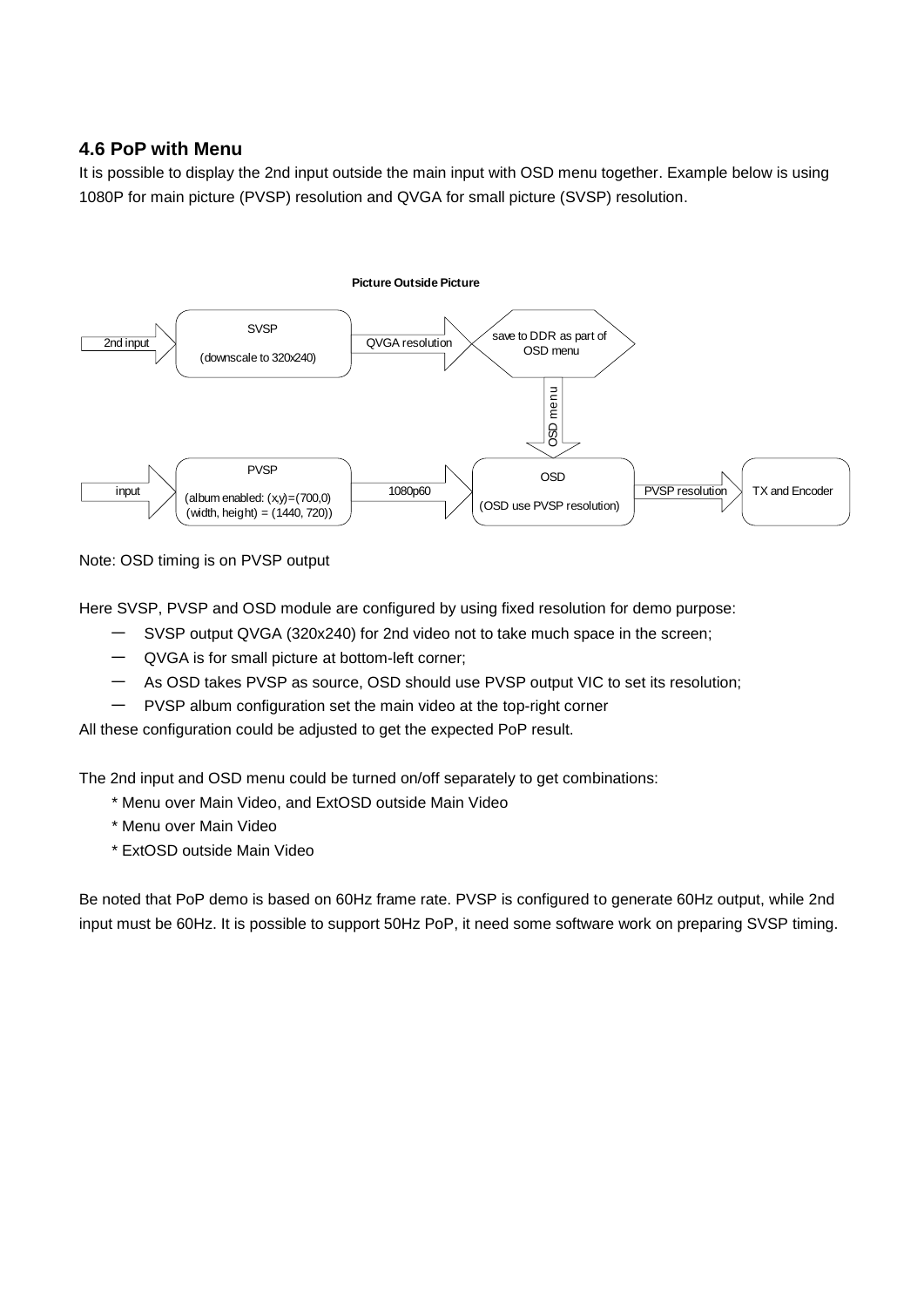# <span id="page-13-0"></span>**5.0 API List**

This section lists API functions for external OSD.

## <span id="page-13-1"></span>**5.1 Default Settings**

## <span id="page-13-2"></span>**5.1.1 Initialize**

## **Description**

External OSD is defined as one page of OSD menu by BLIMP, besides normal menu initialization, like size and location, external OSD need setup on its source, data format, and color space.

#### **Synopsis**

void Initialize(POSD\_EXTERNALOSD page, HOBJ hObj)

## **Parameters**

| page: | structure pointer to the page for external OSD |
|-------|------------------------------------------------|
| hObj: | object handle pointer for external OSD         |

## **Return Value**

None

## **Remarks**

Called from menu initialization function OSDEG\_customizeOSD(void)

## <span id="page-13-3"></span>**5.1.2 Buffer Size**

## **Description**

720x576x4 buffer size is allocated to external OSD at bootup. It means that external OSD is saved at resolution of 576P at most as a page to the OSD menu.

Buffer size could be enlarged to 720P or 1080P, it will take more memory, increasing the hardware cost.

## **Synopsis**

ATV\_ERR HAL\_SecondaryVSPSetFrameBuffer(UINT32 FrameBufferSize)

## **Parameters**

FrameBufferSize: buffer size allocated to external OSD, used by SVSP to save its output to memory

## **Return Value**

ATVERR\_OK

#### **Remarks**

Called from SVSP initialization function HAL\_SecondaryVSPInitialize(void).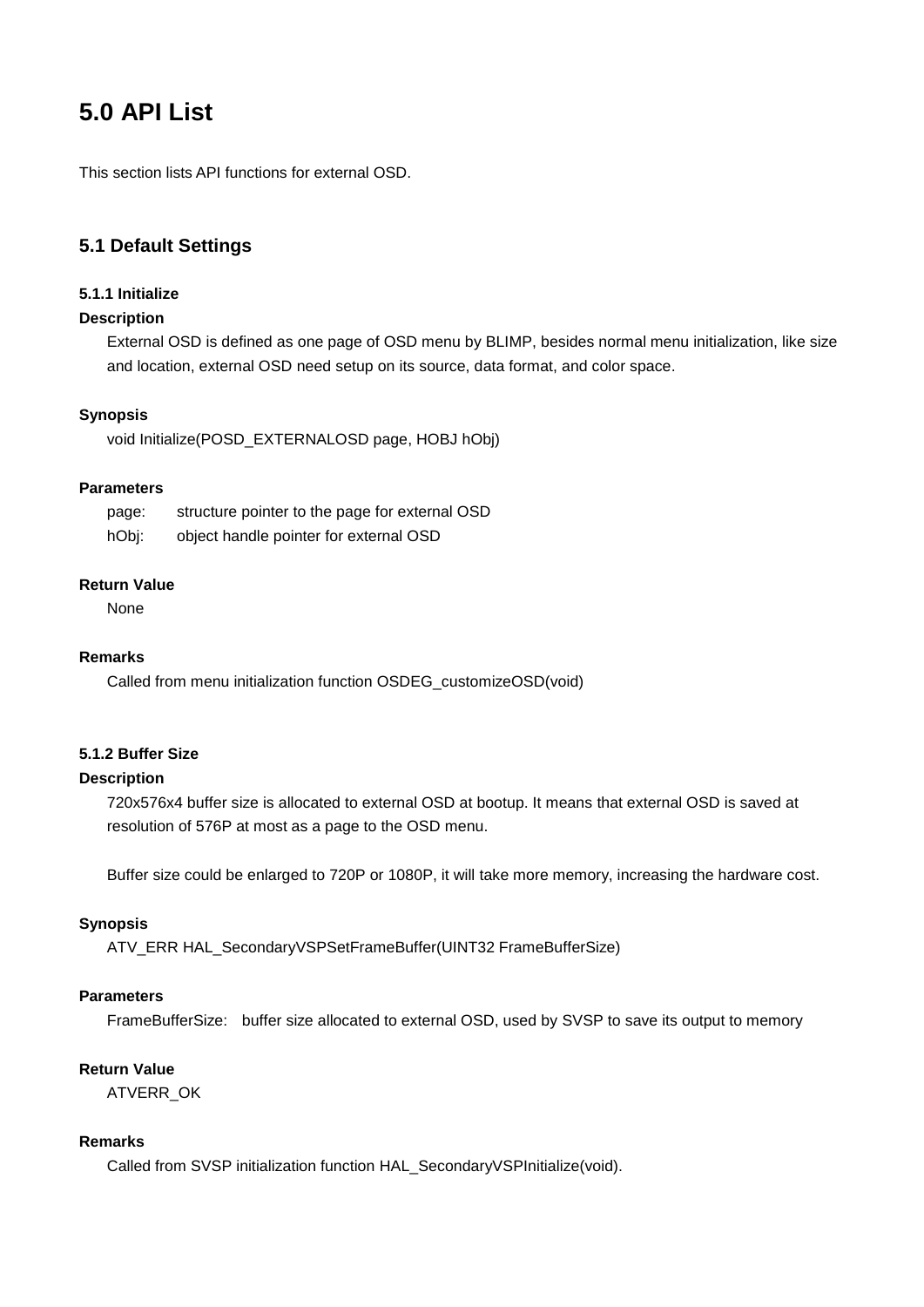## <span id="page-14-0"></span>**5.2 User Control**

## <span id="page-14-1"></span>**5.2.1 Initialization**

## **Description**

To initialize external OSD based on hardware connections.

## **Synopsis**

ATV\_ERR APP\_PipInit (void)

## **Parameters**

None

## **Return Value**

ATVERR\_OK

## <span id="page-14-2"></span>**5.2.2 Set HDMI Port for External OSD**

## **Description**

To select HDMI port for external OSD

## **Synopsis**

void APP\_PipSet2ndVidInputPort(UCHAR Hdmiport)

## **Parameters**

| $Hdmiport = 0$ : | <b>HDMI</b> port A |
|------------------|--------------------|
| $= 1:$           | <b>HDMI</b> port B |
| $= 2$ :          | HDMI port C        |
| $= 3:$           | HDMI port D        |

## **Return Value**

None

## **Remarks**

pipvic should be run to set VIC for selected port if different resolutions are used in HDMI ports.

## <span id="page-14-3"></span>**5.2.3 Get External OSD HDMI Port**

## **Description**

To read back the HDMI Port external OSD.

## **Synopsis**

ATV\_ERR APP\_PipGet2ndVidInputPort(UCHAR\* Hdmiport)

## **Parameters**

Hdmiport: pointer to save the HDMI port number of external OSD.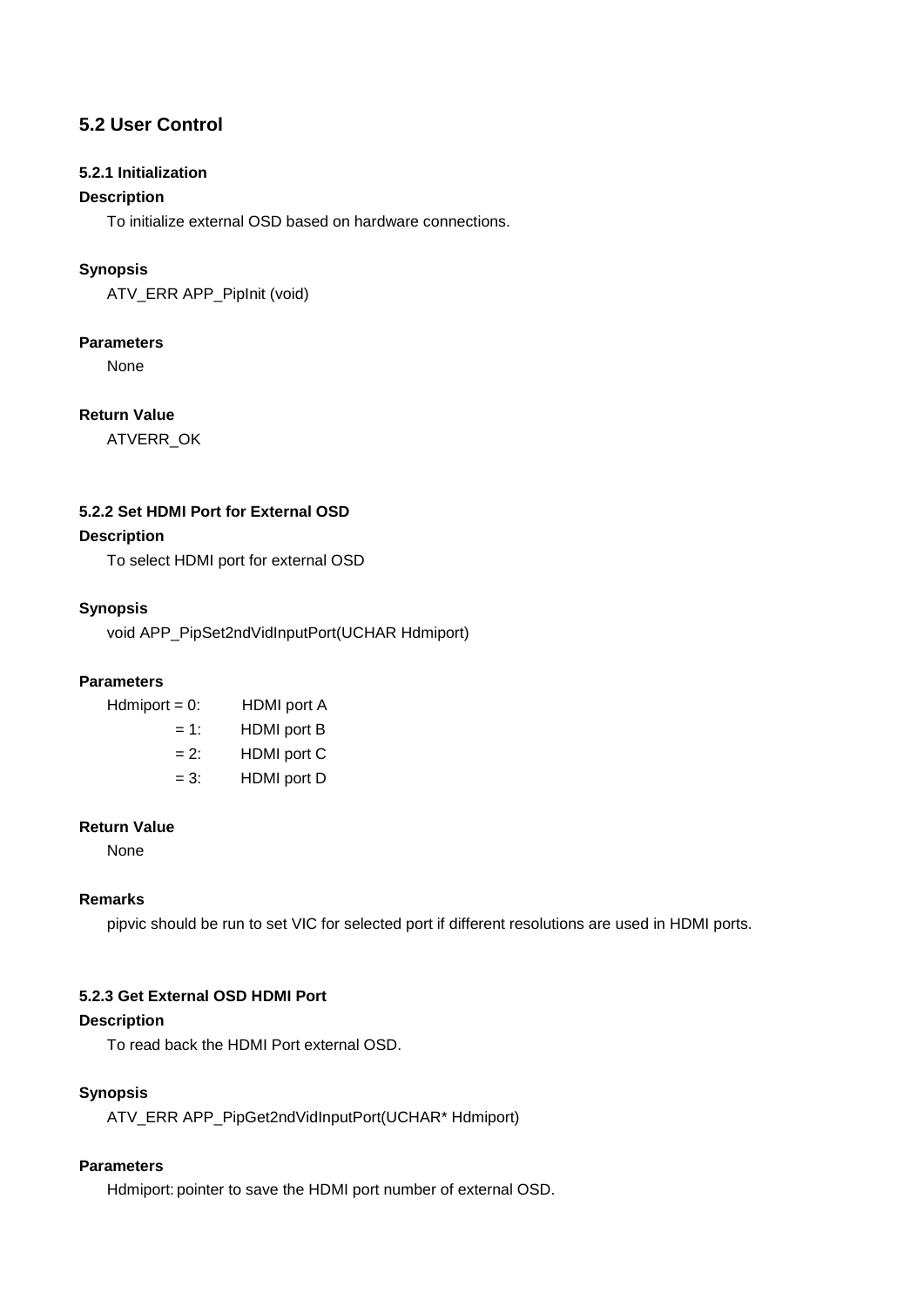## **Return Value**

ATVERR\_OK

## <span id="page-15-0"></span>**5.2.4 Set External OSD VIC**

## **Description**

To set the VIC for external OSD

## **Synopsis**

ATV\_ERR APP\_PipSet2ndVidVic(UINT16 ExtVic)

## **Parameters**

ExtVic: VIC of external OSD

## **Return Value**

ATVERR\_OK

## **Remarks**

Software can not automatically detect the external OSD VIC (or resolution). The VIC must be manually set. A correct VIC is required for VSP to work properly.

#### <span id="page-15-1"></span>**5.2.5 Get Extneral OSD VIC**

## **Description**

To get the VIC of external OSD

## **Synopsis**

ATV\_ERR APP\_PipGet2ndVidVic(UINT16 \*ExtVic)

## **Parameters**

\*ExtVic: pointer to address to save external OSD VIC

## **Return Value**

ATVERR\_OK

## <span id="page-15-2"></span>**5.2.6 Get External OSD Source**

## **Description**

to read back the source of external OSD.

## **Synopsis**

ATV\_ERR APP\_PipGet2ndVidSrc(EXT\_OSD\_SOURCE \*src)

#### **Parameters**

src: pointer to save the source of external OSD.

## **Return Value**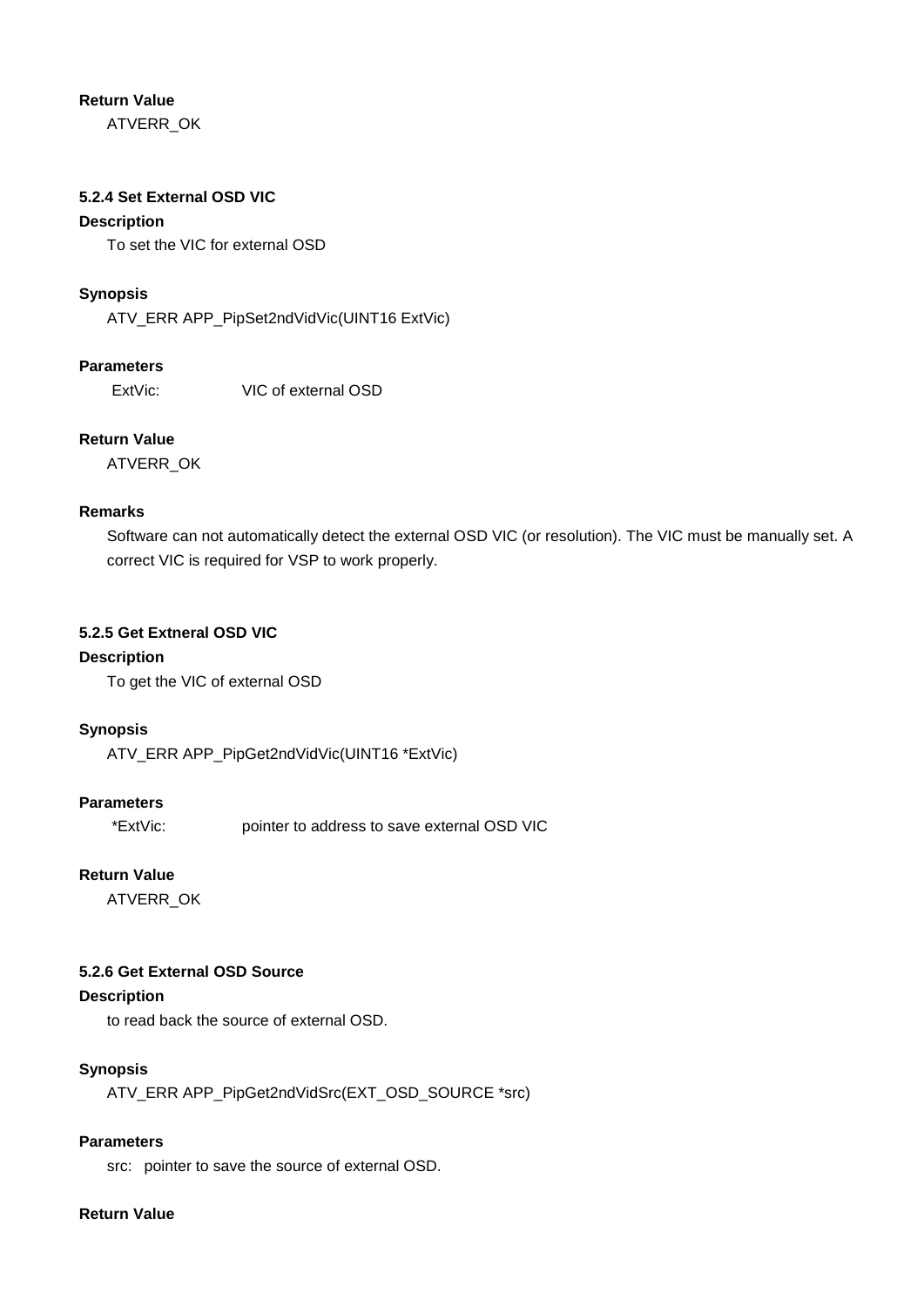## <span id="page-16-0"></span>**5.3 Display Modes**

## <span id="page-16-1"></span>**5.3.1 Default Mode**

## **Description**

By default, video and OSD menu are enabled, external OSD is disabled.

## **Synopsis**

ATV\_ERR APP\_PiPMenuMainVideo(UCHAR MainVidVic)

#### **Parameters**

MainVidVic: main video VIC

## **Return Value**

ATVERR\_OK

## **Remarks**

This mode is called when to switch among different display modes, or when main video resolution is changed.

## <span id="page-16-2"></span>**5.3.2 Menu Only**

## **Description**

This mode displays OSD menu only, no main video, no external OSD.

## **Synopsis**

ATV\_ERR APP\_PiPMenuOnly(UCHAR MainVidVic, UCHAR MenuVic)

## **Parameters**

| MainVidVic: | main video VIC, used for the SVSP input resolution |
|-------------|----------------------------------------------------|
| MenuVic:    | SVSP output VIC, it is for the display resolution. |

## **Return Value**

ATVERR\_OK

## **Remarks**

Only SVSP could support the feature of OSD only.

## <span id="page-16-3"></span>**5.3.3 External OSD Only**

## **Description**

This mode displays External OSD video only, no main video, no OSD menu

## **Synopsis**

ATV\_ERR APP\_PiP2ndVideoOnly(UCHAR ExtOsdVic, UCHAR PvspVic, UCHAR SvspVic)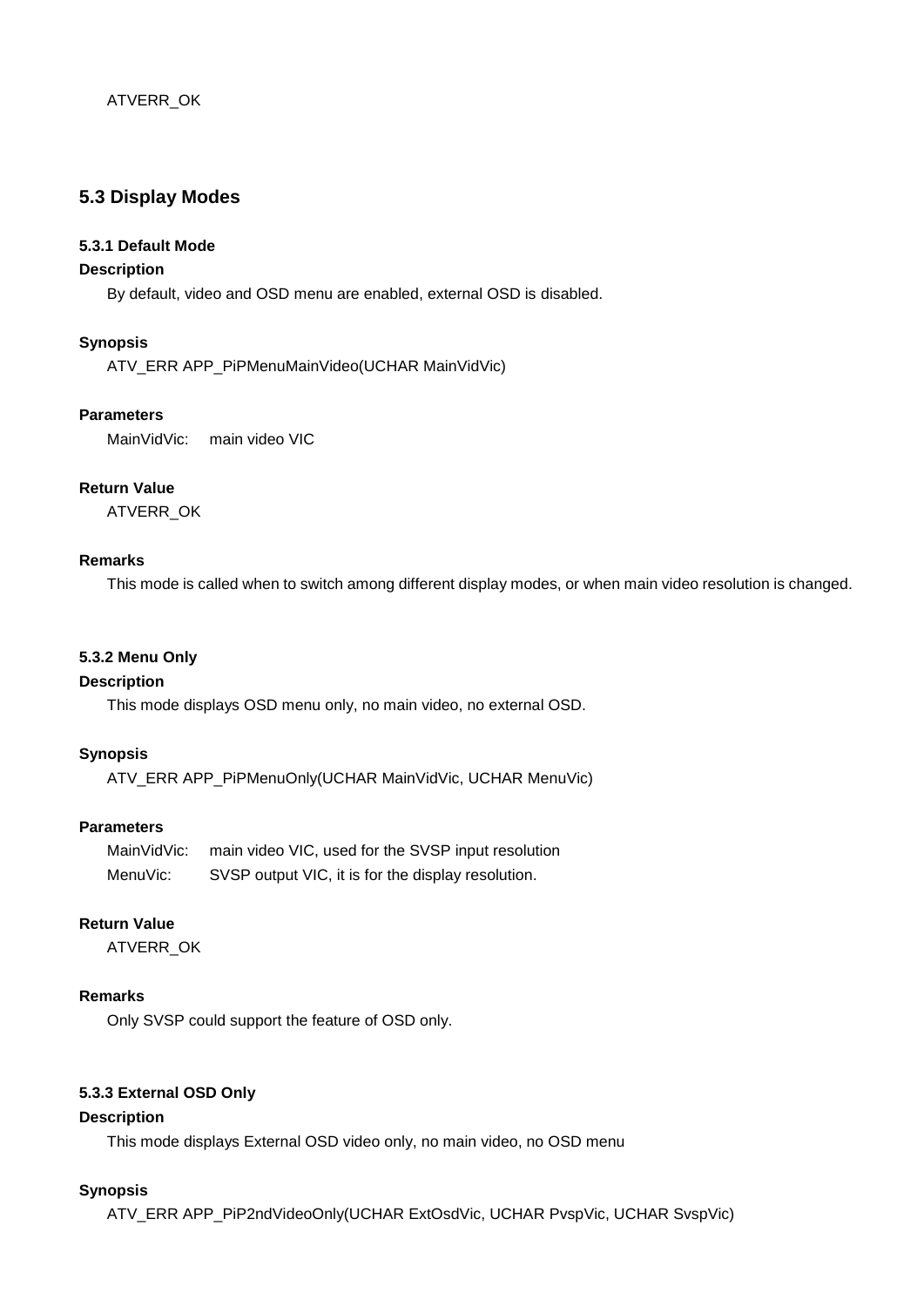#### **Parameters**

ExtOsdVic: external OSD VIC, used for the VSP input resolution PvspVic: PVSP output VIC SvspVic: SVSP output VIC

## **Return Value**

ATVERR\_OK

#### **Remarks**

This function uses PVSP and SVSP at the same time for demo purpose.

#### <span id="page-17-0"></span>**5.3.4 Menu on External OSD**

## **Description**

This mode displays OSD menu over the external OSD video, external OSD video is in full screen. There is no main video.

## **Synopsis**

ATV\_ERR APP\_PiPMenu2ndVideo(UCHAR ExtOsdVic, UCHAR SpicVic)

#### **Parameters**

| ExtOsdVic: | external OSD VIC, used for the VSP input resolution |
|------------|-----------------------------------------------------|
| SpicVic:   | VSP output VIC, used for the display resolution     |

#### **Return Value**

ATVERR\_OK

## **Remarks**

This function uses PVSP or SVSP.

## <span id="page-17-1"></span>**5.3.5 PiP**

#### **Description**

This mode displays OSD menu and external OSD video over the main video, main video is in full screen.

#### **Synopsis**

ATV\_ERR APP\_PiPMenuMain2ndVideo(UCHAR ExtOsdVic, UCHAR SpicVic, UCHAR OsdVic)

## **Parameters**

| ExtOsdVic: | external OSD VIC, used for the SVSP input resolution                        |
|------------|-----------------------------------------------------------------------------|
| SpicVic:   | SVSP output VIC for external OSD, 480P or 576P because of buffer limitation |
| OsdVic:    | main video VIC, used for OSD resolution                                     |

## **Return Value**

ATVERR\_OK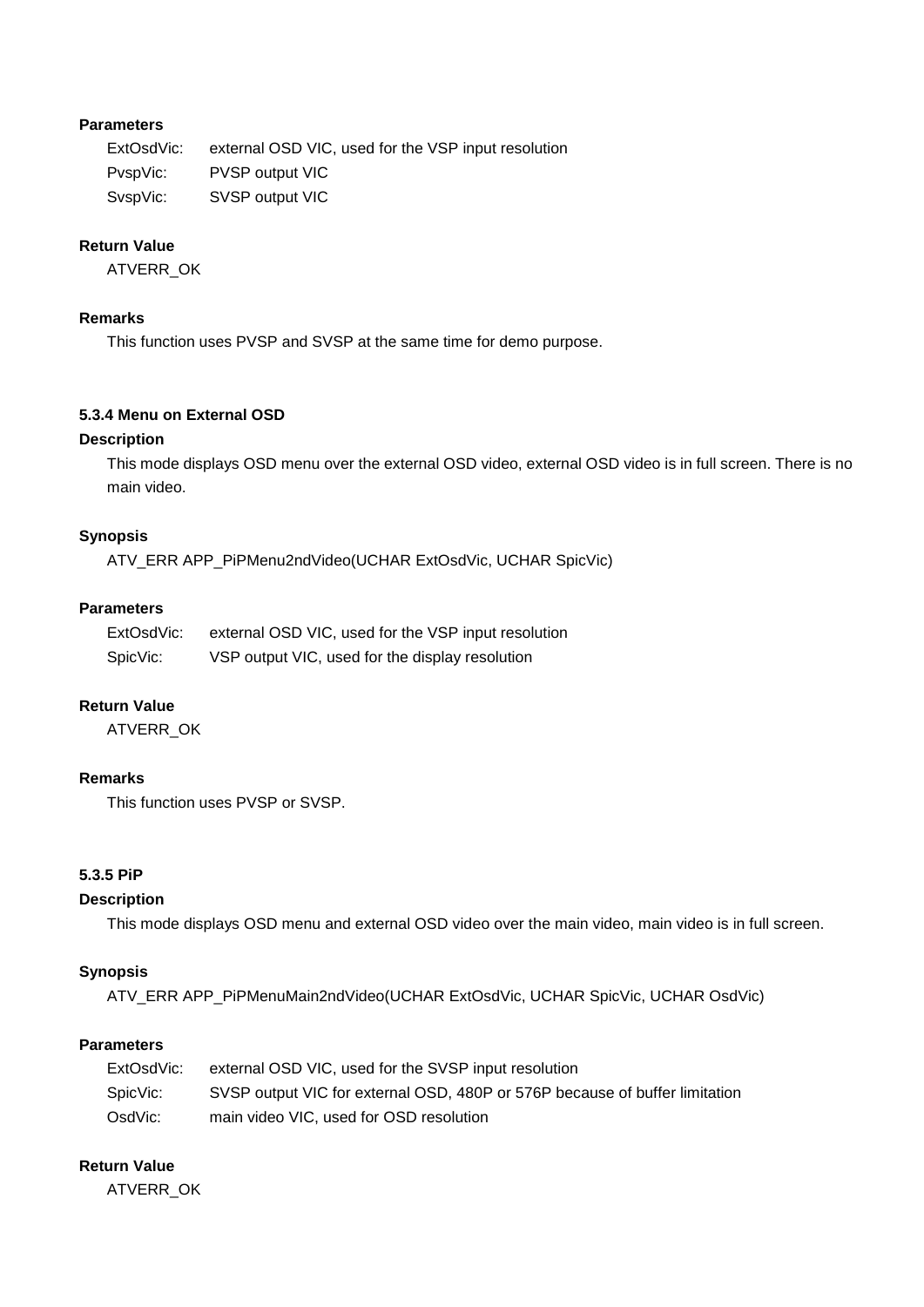#### **Remarks**

PiP(Picture in Picture) is external-OSD-video in main-video, OSD menu is over main-video.

## <span id="page-18-0"></span>**5.3.6 PoP**

## **Description**

This mode displays OSD menu over main video, and external OSD video outside the main video. Main video is at top-right corner, external OSD at bottom-left corner, OSD menu at the left side.

## **Synopsis**

ATV\_ERR APP\_PoPMenuMain2ndVideo(EXT\_OSD\_POP PoPConfig)

## **Parameters**

typedef struct

{

| UINT8 VideoVic;       | $\prime$ * main video VIC */                    |
|-----------------------|-------------------------------------------------|
| UINT8 PVspVic;        | /* Primary VSP output VIC */                    |
| UINT8 ExtOsdVic;      | $\prime^*$ external OSD VIC $^*/$               |
| <b>UINT8 SVspVic;</b> | /* Secondary VSP output VIC */                  |
| UINT8 OsdVic;         | /* OSD menu VIC */                              |
| UINT16 VideoX;        | /* Primary VSP album: (x, y, width, height) */  |
| UINT16 VideoY;        |                                                 |
| UINT16 VideoWidth;    |                                                 |
| UINT16 VideoHeight;   |                                                 |
| UINT16 ExtOsdX;       | /* external OSD location $(x,y)$ */             |
| UINT16 ExtOsdY;       |                                                 |
| UINT16 ExtOsdWidth;   | /* external OSD display size (width, height) */ |
| UINT16 ExtOsdHeight;  |                                                 |
| EXT OSD POP:          |                                                 |
|                       |                                                 |

## **Return Value**

ATVERR\_OK

## **Remarks**

60Hz frame rate is used in this demo.

## <span id="page-18-1"></span>**5.3.7 Setting Display Mode**

## **Description**

This function is the entry to set display modes, which are described in  $5.3.1 \sim 5.3.6$ .

#### **Synopsis**

ATV\_ERR ATV\_ERR APP\_ExtOsdDisplayMode (UCHAR Mode)

## **Parameters**

| Mode: | display mode, |
|-------|---------------|
|       | $1 =$ default |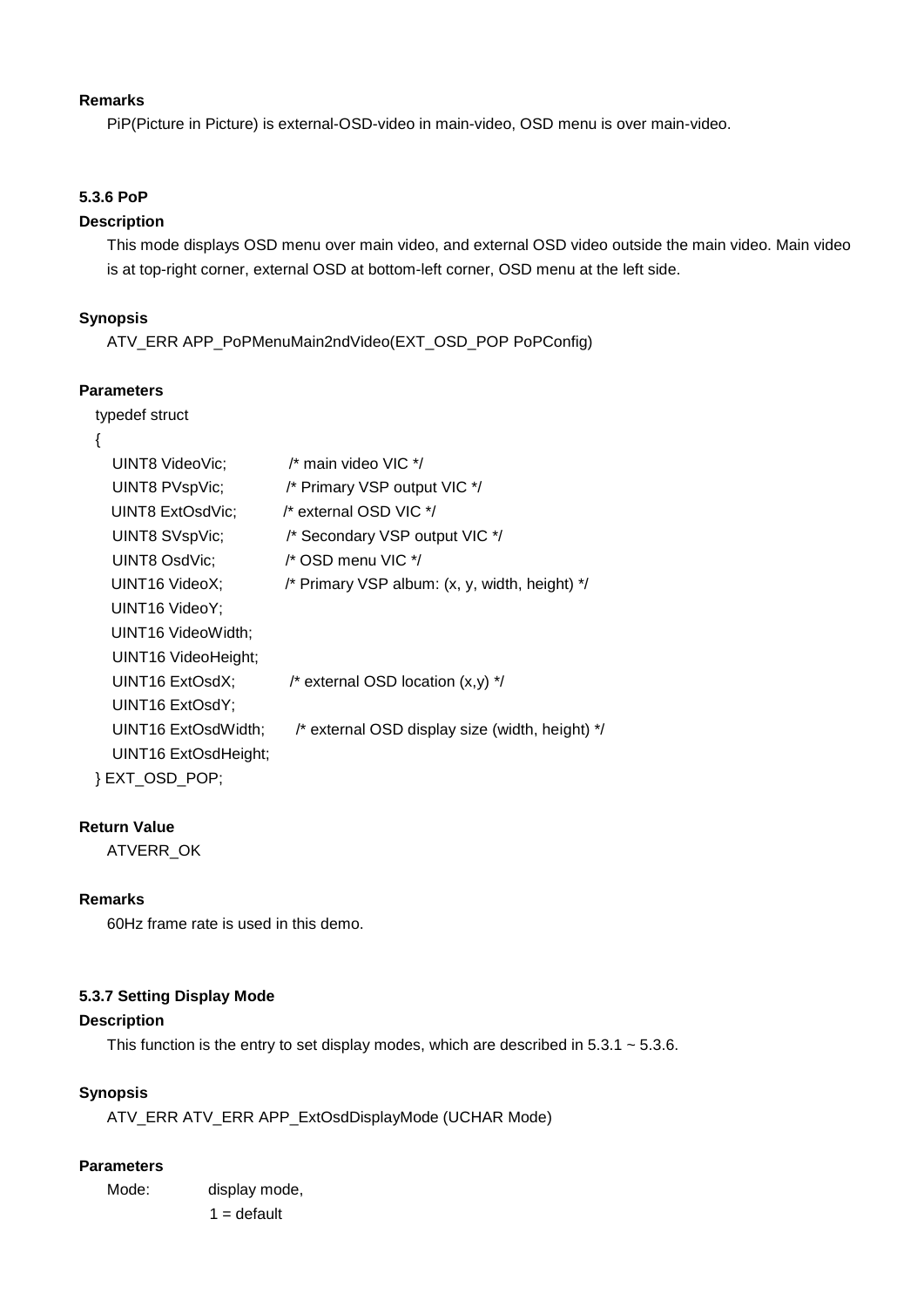$2 =$  menu only 3 = extOSD only 4 = extOSD+menu  $5 = \text{Pi}P$  $6 = PoP$ 

## **Return Value**

ATVERR\_OK

## <span id="page-19-0"></span>**5.4 External OSD Driver Configuration**

This section is for APIs in application layer used to control or to provide information to the external OSD driver.

External OSD driver is in code:

OSD\_BMP\ES2\source\vsp\_osdeg\_extosd.c Refer to OSD firmware manual for detail information.

## <span id="page-19-1"></span>**5.4.1 Set Source**

## **Description**

To select the source for external OSD, main TTL, or OSD TTL, or HDMI Rx

#### **Synopsis**

void APP\_ExtOSDSetSource(EXT\_OSD\_SOURCE src)

#### **Parameters**

src: external OSD source, main TTL, or OSD TTL, or HDMI Rx

## **Return Value**

None

## <span id="page-19-2"></span>**5.4.2 Set Format**

## **Description**

To set the data format of external OSD. Usually main TTL and HDMI Rx provides 3x12-bit 4:4:4 at D[35:24]D[23:12]D[11:0], OSD TTL provides 3x8-bit 4:4:4 at D[23:16]D[15:8]D[7:0],

## **Synopsis**

void APP\_APP\_ExtOSDSetFormat (UINT8 fmt)

## **Parameters**

fmt: external OSD data format

#### **Return Value**

None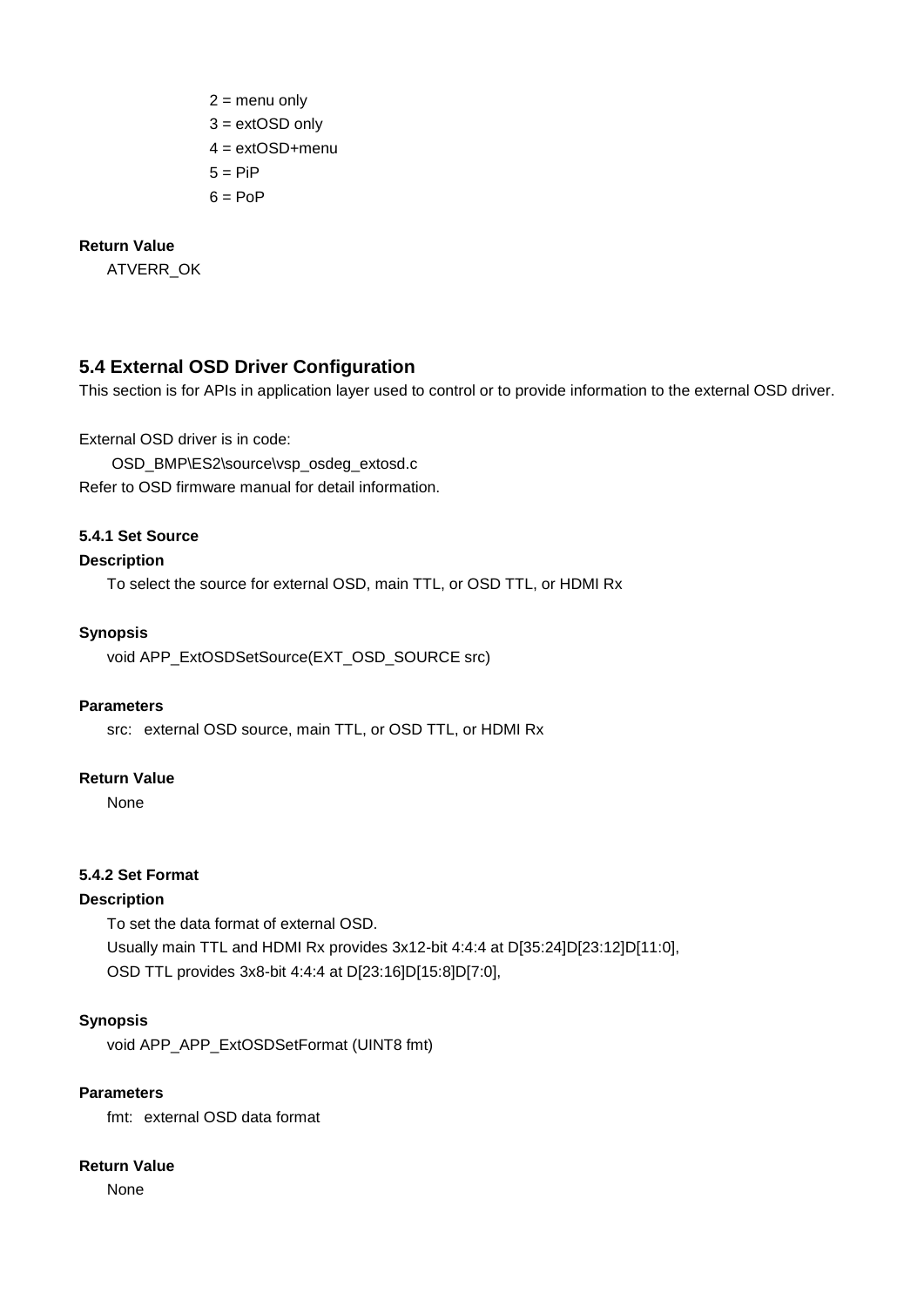## <span id="page-20-0"></span>**5.4.3 Set Color Space**

## **Description**

To set the color space, RGB or YCbCr 4:4:4, of external OSD.

## **Synopsis**

void APP\_ExtOSDSetColorSpace(UINT8 cs)

#### **Parameters**

cs: external OSD color space, 0 for RGB, 1 for YCbCr 4:4:4

## **Return Value**

None

## <span id="page-20-1"></span>**5.4.4 Get Color Space**

#### **Description**

To get the color space, RGB or YCbCr 4:4:4, of external OSD.

#### **Synopsis**

void APP\_ExtOSDGetColorSpace (UINT8\* cs)

#### **Parameters**

cs: address pointer to save external OSD color space

## **Return Value**

None

## <span id="page-20-2"></span>**5.4.5 Set Size**

## **Description**

To set the size (or display area) of external OSD

#### **Synopsis**

void APP\_ExtOSDSetDisplayArea(UINT16 Osdx, UINT16 Osdy)

#### **Parameters**

Osdx: width Osdy: height

## **Return Value**

None

#### **Remarks**

As external OSD default buffer size is 576P, the size cannot go over Osdx=720 and Osdy=576. When (Osdx, Osdy) is less than 720x576, only part of the external OSD is being displayed. There is no downscaling or upscaling.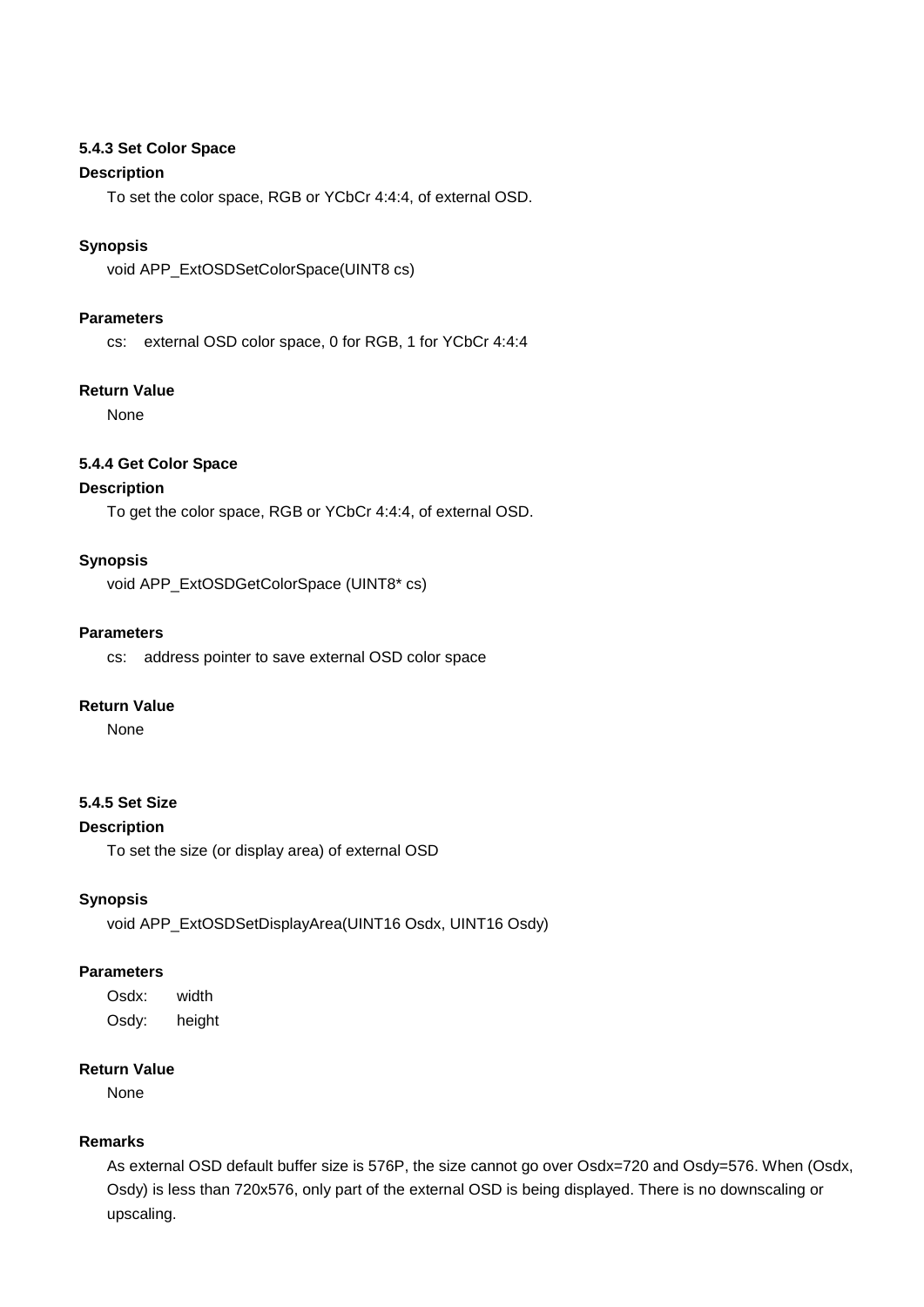As normal OSD menu is initialized to 720P resolution by commands:

OSD\_setOSDSize (1280, 720);

OSD\_setVideoResolution (1280, 720, 0, 0, 0);

480P/576P external OSD occupies part of OSD menu (720P).

When external OSD need higher resolution than 720P, OSD menu resolution should be increased at the same time.

## <span id="page-21-0"></span>**5.4.6 Set Location**

## **Description**

To set the external OSD display location.

## **Synopsis**

void APP\_ExtOSDSetLocation(UINT16 Osdx, UINT16 Osdy)

## **Parameters**

Osdx: place in horizontal Osdy: place in vertical

#### **Return Value**

None

## **Remarks**

The upper-left corner is (0, 0).

## <span id="page-21-1"></span>**5.4.7 Set Crop Location**

## **Description**

To set the external OSD crop location to display.

## **Synopsis**

void APP\_ExtOSDSetDisplayAreaLoc(UINT16 Osdx, UINT16 Osdy)

## **Parameters**

Osdx: place to crop in horizontal Osdy: place to crop in vertical

## **Return Value**

None

## **Remarks**

The upper-left corner is (0, 0).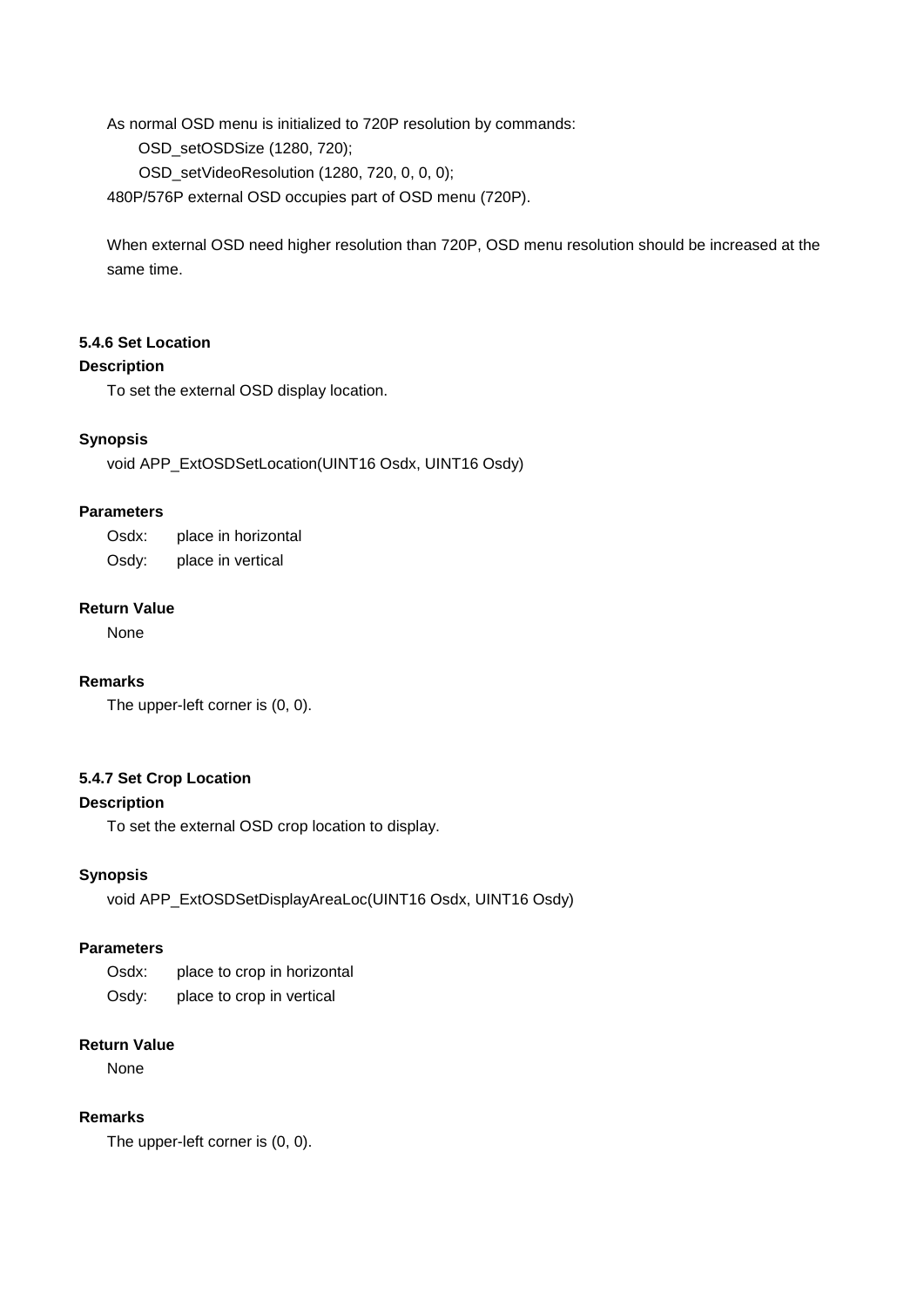## <span id="page-22-0"></span>**5.4.8 Turn External OSD ON/OFF**

## **Description**

To display or hide the external OSD.

## **Synopsis**

void APP\_ShowExternalOSD(BOOL show)

## **Parameters**

| show = TRUE: | to display external OSD |  |  |  |  |
|--------------|-------------------------|--|--|--|--|
| $=$ FALSE:   | to hide external OSD    |  |  |  |  |

## **Return Value**

None

## **Remarks**

External OSD could be hidden when to display the OSD menu.

## <span id="page-22-1"></span>**5.4.9 Turn Main Menu ON/OFF**

## **Description**

To display or hide the main OSD menu.

#### **Synopsis**

void APP\_ShowMainPage(BOOL show)

## **Parameters**

show = TRUE: to display OSD menu = FALSE: to hide OSD menu

## **Return Value**

None

## **Remarks**

It is used to hide main menu when to see external OSD only.

#### <span id="page-22-2"></span>**5.4.10 Set Main Menu Location**

## **Description**

To set the main video display location.

#### **Synopsis**

void APP\_ExtOSDSetMainVideoLocation(UINT16 mainx, UINT16 mainy)

## **Parameters**

(mainx, mainy): (x,y) for PVSP album feature

## **Return Value**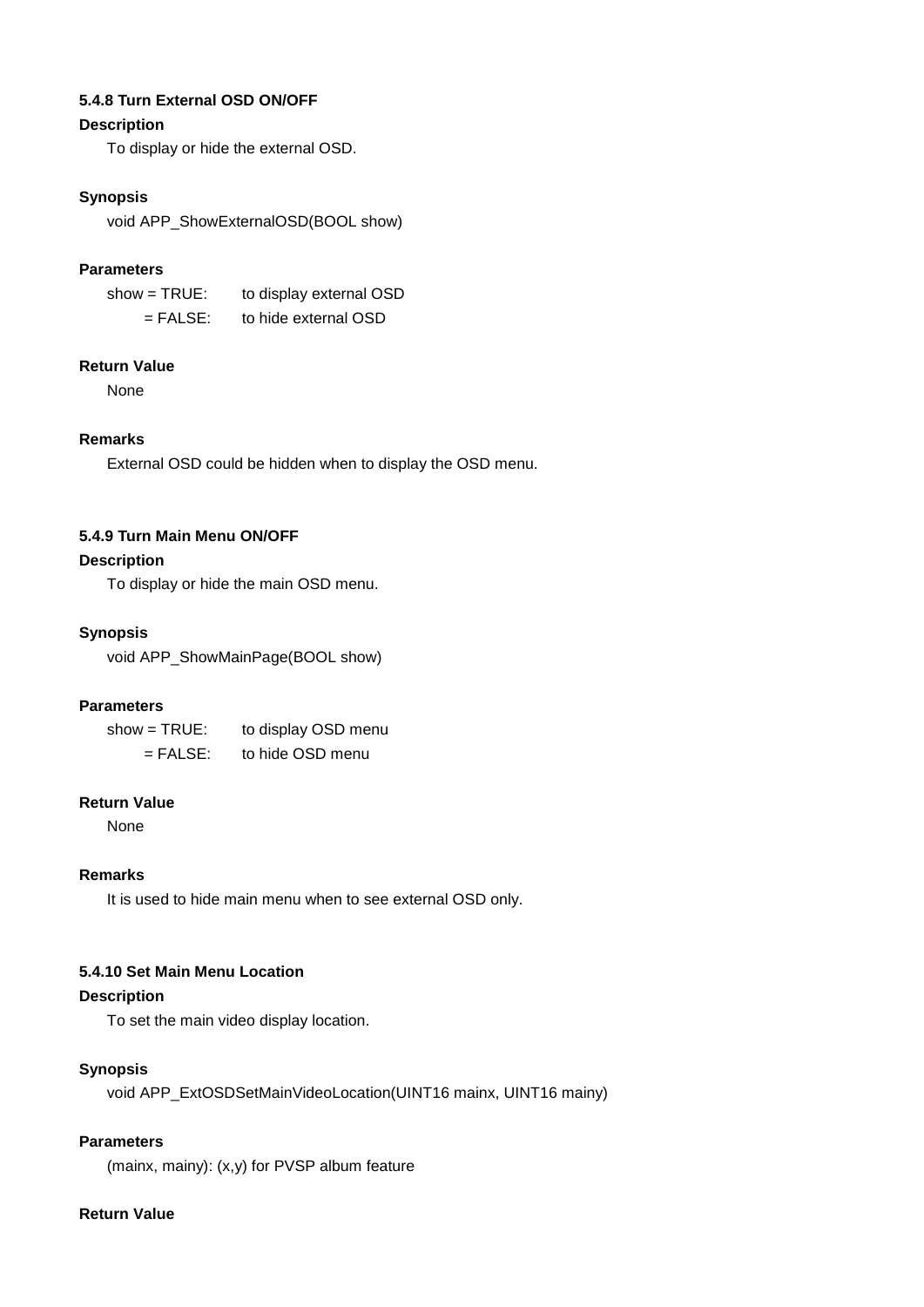#### None

#### **Remarks**

This function is for PiP only. PiP uses album feature to display main video.

## <span id="page-23-0"></span>**5.4.11 Set Main Menu Location**

## **Description**

To set the display mode by OSD menu

## **Synopsis**

void APP\_ExtOSDSetMode(UINT8 pip\_mode)

#### **Parameters**

pip\_mode: PiP or PoP or external OSD only

## **Return Value**

None

## **Remarks**

There are total 6 display modes, OSD menu supports only 3 of them.

## <span id="page-23-1"></span>**5.4.12 Get Main Menu Location**

## **Description**

To get the display mode for OSD menu to use

## **Synopsis**

void void APP\_ExtOSDGetMode(UINT8\* pip\_mode)

## **Parameters**

pip\_mode: address pointer to save mode

## **Return Value**

None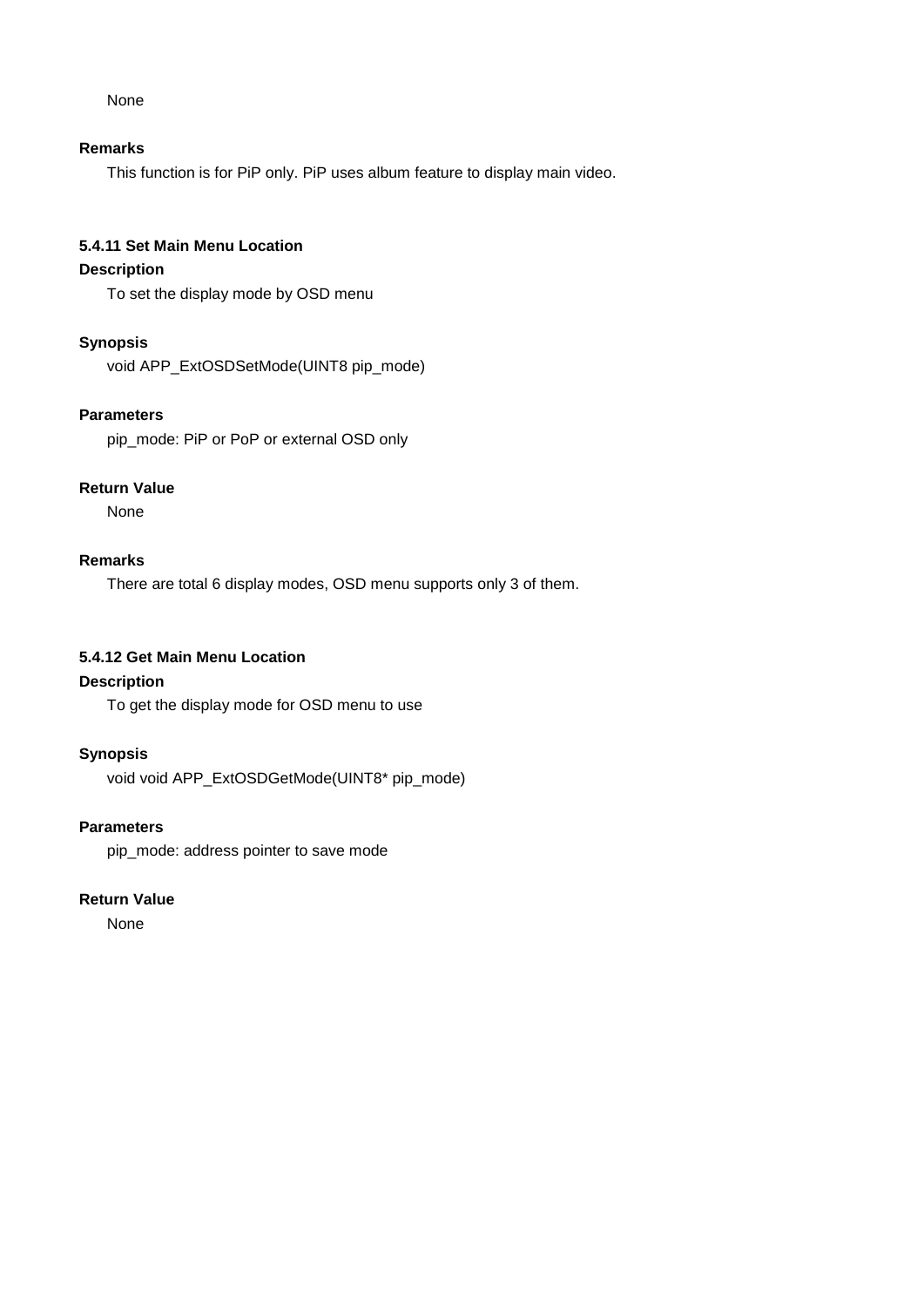# <span id="page-24-0"></span>**Annex A. Console Commands for External OSD**

Here are all console commands to control external OSD.

- pipinit Initializes the source of external OSD and set the default data format and color space
- pipdisp Enable/Disable small picture size <on, off>
- pipsize Configure small picture size <width> <height>
- piploc Configure small picture location <x> <y>
- pipcs Configure small picture Color Space
- pipfmt Configure small picture Data Format
- pipvic manually set VIC of small picture
- pipmode Configure video display mode <index>

## <span id="page-24-1"></span>**A.1 Initialization**

External OSD components are initialized at bootup.



Assume blue area is external OSD video full size, yellow area defined the pickup area to display.

(x,y) is the position that external OSD component will be displayed. (exosdW, exosdH) is the external OSD maximum size. We use this value to allocate DDR2 buffer.

(x1, y1) is the offset from (x,y), (displayW, displayH) is the area to be picked up and displayed.

Initialization code uses 480P by default for external OSD:

void Initialize(POSD\_EXTERNALOSD page, HOBJ hObj)

```
{
```
 page->externalOSD1 = OSDEG\_createObj(CTRL\_EXTOSD, "externalOSD1", 1, 0, 0, 720, 480, (HOBJ)hObj, NULL); //exosdW=720, exosdH=480, cannot change by user command EXTOSD\_FUNC->suspendLayout((HOBJ)page->externalOSD1);

EXTOSD\_FUNC->setZ((HOBJ)page->externalOSD1, 10);

EXTOSD\_FUNC->setLocationX((HOBJ)page->externalOSD1, 10); //x=10, set by "piploc" EXTOSD\_FUNC->setLocationY((HOBJ)page->externalOSD1, 10); //y=10, set by "piploc" EXTOSD\_FUNC->setEnabled((HOBJ)page->externalOSD1, TRUE);

EXTOSD\_FUNC->setSource((HOBJ)page->externalOSD1, EXTOSD\_SRC\_OSD\_TTL); // EXTOSD\_SRC\_OSD\_TTL=0, set by "pipinit"

EXTOSD\_FUNC->setDisplayArea((HOBJ)page->externalOSD1, 0, 0, 500, 300); // x1=0, y1=0, displayW=500, displayH=300; set by "pipsize"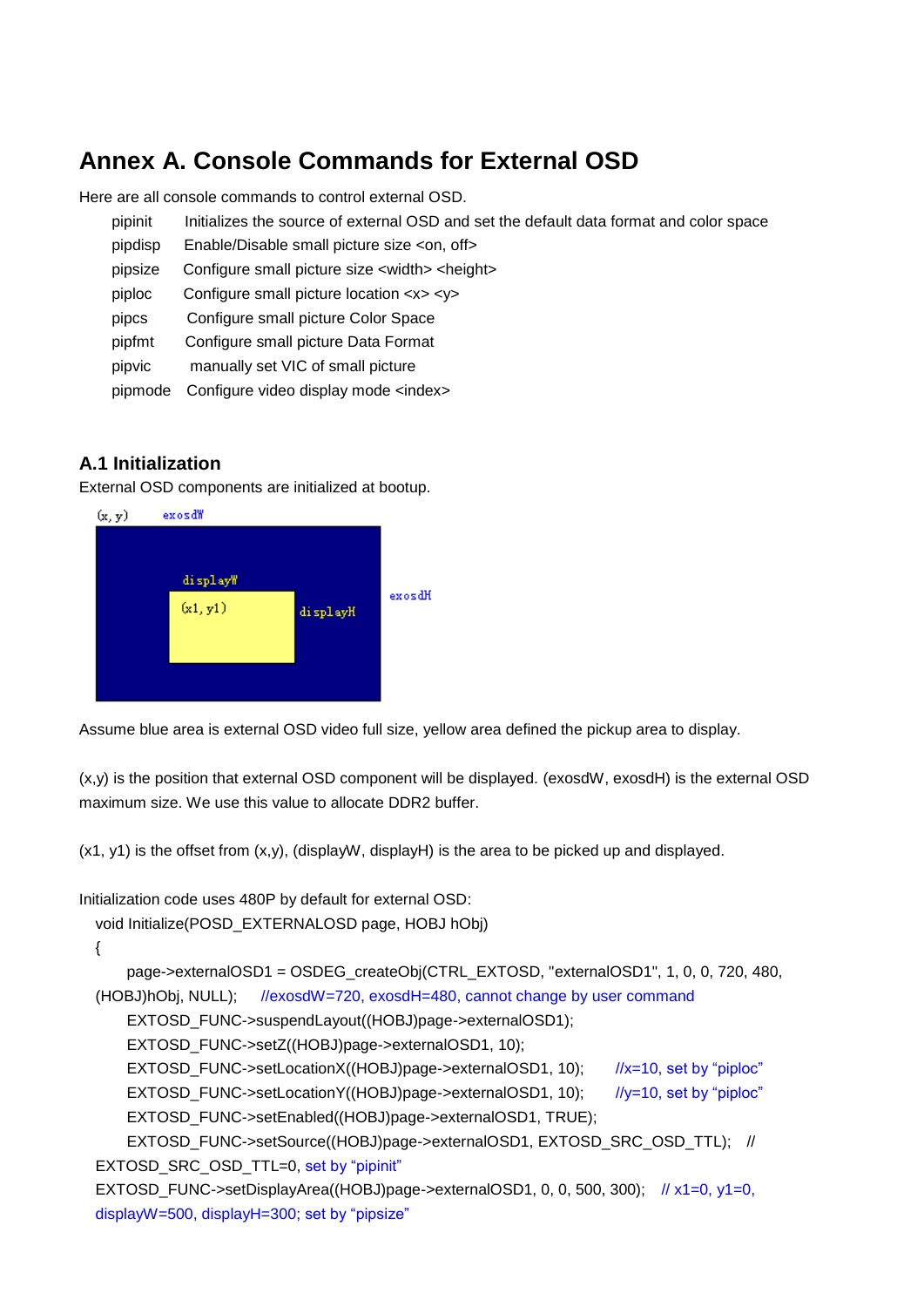```
EXTOSD_FUNC->setFormat((HOBJ)page->externalOSD1, 12); //24bit SDR 444 for OSD TTL, set by 
  "pipfmt" 
      EXTOSD_FUNC->setColorSpace((HOBJ)page->externalOSD1, 0); // RGB, set by "pipcs"
       EXTOSD_FUNC->resumeLayout((HOBJ)page->externalOSD1);
       Load(page);
       _OSDEG_init_ready = TRUE;
 }
When using QVGA (320x240@60Hz) as default external OSD size, the configuration will be like:
  void Initialize(POSD_EXTERNALOSD page, HOBJ hObj)
```

```
{
     page->externalOSD1 = OSDEG_createObj(CTRL_EXTOSD, "externalOSD1", 1, 0, 0, 320, 240, 
(HOBJ)hObj, NULL); //exosdW=320, exosdH=240 for external OSD size in OSD memory
     ........
    EXTOSD_FUNC->setDisplayArea((HOBJ)page->externalOSD1, 0, 0, 320, 240); \frac{1}{x} x1=0, y1=0,
displayW=320, displayH=240; set by "pipsize"
     ........
```

```
}
```
## <span id="page-25-0"></span>**A.2 Control**

There are several commands to control the external OSD mode. Please refer the document BF\_800X\_system commands document available at<https://ez.analog.com/docs/DOC-11128> for external OSD commands added.

## <span id="page-25-1"></span>**A.3 Display Mode**

When there are two inputs (main video and external OSD) with OSD menu, there are several combinations on display modes.

## <span id="page-25-2"></span>**A.3.1 pipmode**

"pipmode" set the display mode, as

"pipmode 1" for video and OSD menu, it is the default mode

"pipmode 2" for OSD menu only

"pipmode 3" for external OSD only

"pipmode 4" for OSD menu on external OSD, no main video

"pipmode 5" for OSD menu and external OSD over main video

"pipmode 6" for OSD menu and external OSD outside main video

#### <span id="page-25-3"></span>**A.3.2 when to run pipmode**

Be sure to run "pipmode 1" at first when to switch among each mode. For instance, to switch from mode 2 to mode 5, commands are run as:

"pipmode 2"

"pipmode 1"

"pipmode 5"

When main video resolution is changed, "pipmode 1" should be run again.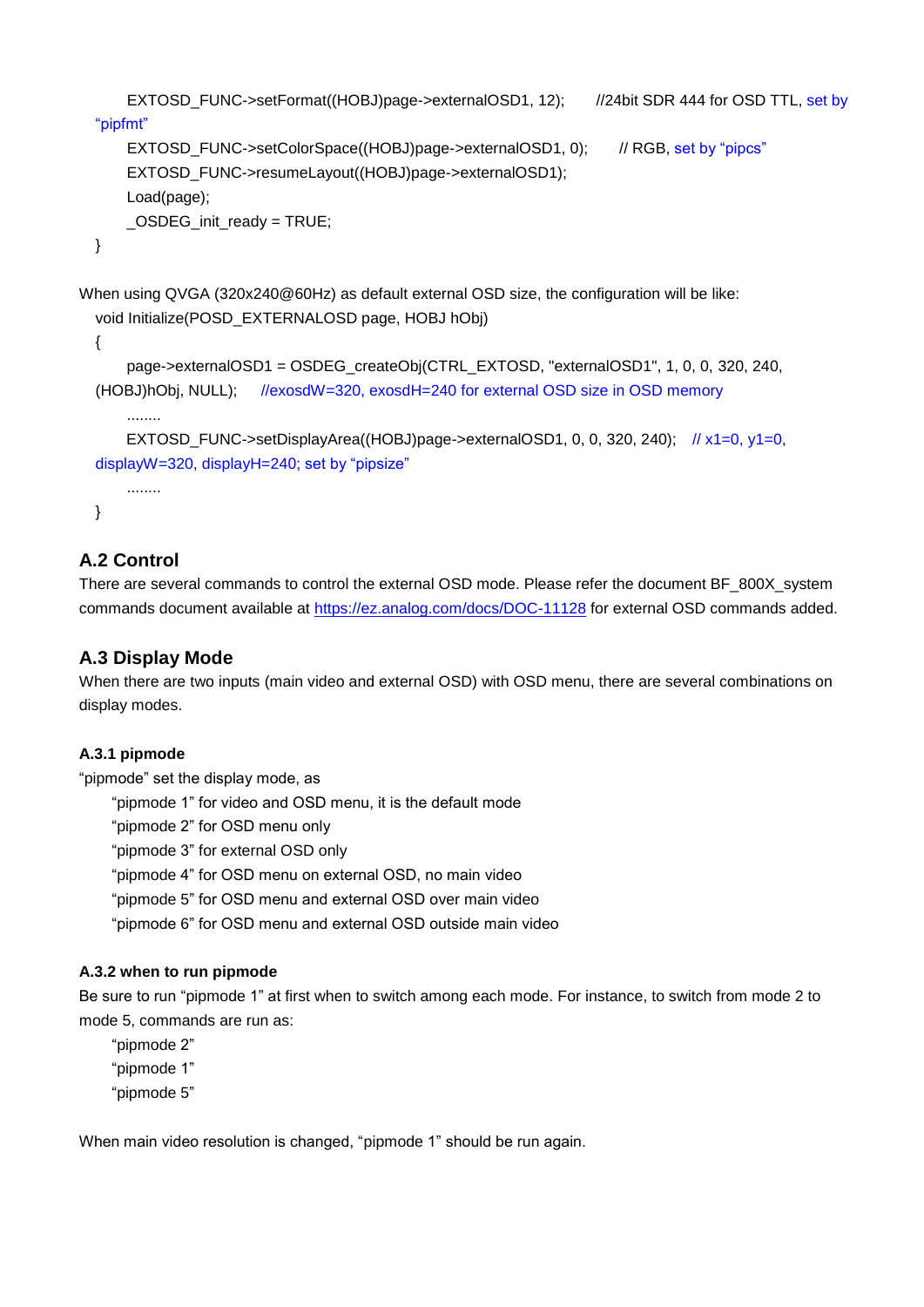## <span id="page-26-0"></span>**A.3.3 Test results**

"pipmode" are tested on resolution 480i/576i/480P/576P/720P/1080i/1080P for main video and external OSD, Here is the table for all combinations and the result. Each combination is tested on "pipmode 1/2/3/4/5".

| main video | 480i  | 480 <sub>p</sub> | 720p  | 1080i | 1080p | 576i  | 576p  | 720 <sub>p</sub> | 1080i | 1080p | command   |
|------------|-------|------------------|-------|-------|-------|-------|-------|------------------|-------|-------|-----------|
| 2nd video  | 60    | 60               | 60    | 60    | 60    | 50    | 50    | 50               | 50    | 50    | (2)       |
| 480i60     | ok(1) | ok(1)            | ok(1) | ok(1) | ok(1) | ok(1) | ok(1) | ok(1)            | ok(1) | ok(1) | pipvic 6  |
| 480p60     | ok(1) | ok               | ok    | ok(1) | ok    | ok(1) | ok    | оk               | ok(1) | оk    | pipvic 2  |
| 720p60     | ok(1) | ok               | ok    | ok(1) | ok    | ok(1) | ok    | оk               | ok(1) | оk    | pipvic 4  |
| 1080i60    | ok(1) | ok(1)            | ok(1) | ok(1) | ok(1) | ok(1) | ok(1) | ok(1)            | ok(1) | ok(1) | pipvic 5  |
| 1080p60    | ok(1) | ok               | ok    | ok(1) | ok    | ok(1) | ok    | оk               | ok(1) | оk    | pipvic 16 |
| 576i50     | ok(1) | ok(1)            | ok(1) | ok(1) | ok(1) | ok(1) | ok(1) | ok(1)            | ok(1) | ok(1) | pipvic 21 |
| 576p50     | ok(1) | ok               | ok    | ok(1) | ok    | ok(1) | ok    | оk               | ok(1) | оk    | pipvic 17 |
| 720p50     | ok(1) | ok               | ok    | ok(1) | ok    | ok(1) | ok    | ok               | ok(1) | оk    | pipvic 19 |
| 1080i50    | ok(1) | ok(1)            | ok(1) | ok(1) | ok(1) | ok(1) | ok(1) | ok(1)            | ok(1) | ok(1) | pipvic 20 |
| 1080p50    | ok(1) | ok               | ok    | ok(1) | ok    | ok(1) | ok    | ok               | ok(1) | оk    | pipvic 31 |

Note:

.

- 1) SVSP cannot support interlaced input. When main video or 2nd video is interlaced, some of pipmode are not displayed properly; they are split in the upper half screen.
- 2) "pipvic" must be run at first to set the right VIC for the 2nd video before running "pipmode".

## According to pipmode 6:

1) main video goes through PVSP to get 1080P60 (or any resolution), main video could be any formats except 1080p100/120 or formats whose pixel clock is over 162MHz, which is the VSP limitation;

2) external OSD goes through SVSP which can not take interlace input, SVSP could convert 480p60, 576p50, 720p120/100/60/50/30/25/24, 1080p60/50/30/25/24 to QVGA properly.